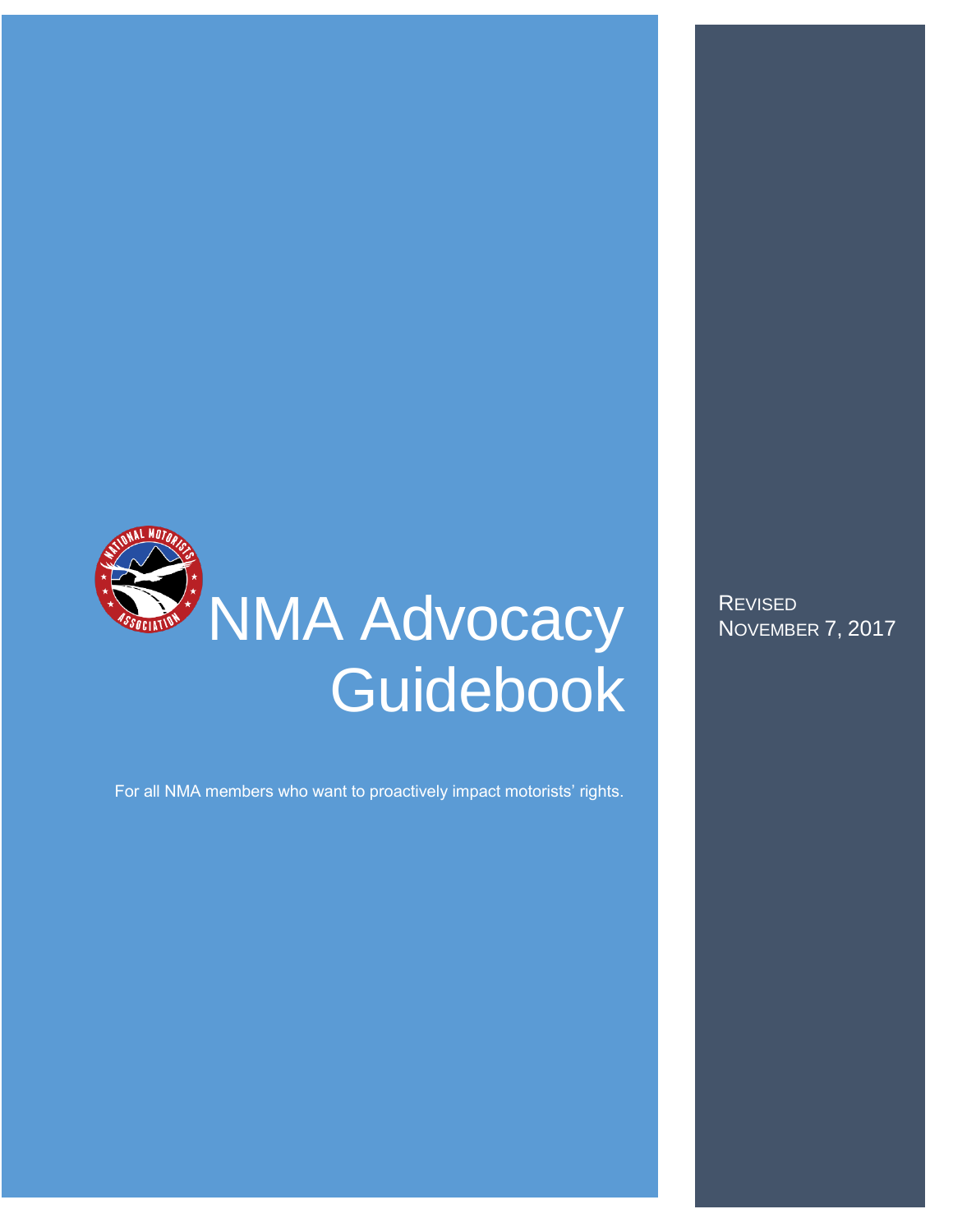# **NMA Advocacy Guidebook**

# **TABLE OF CONTENTS**

Click the title of interest in the Table of Contents and you will zip to that page immediately.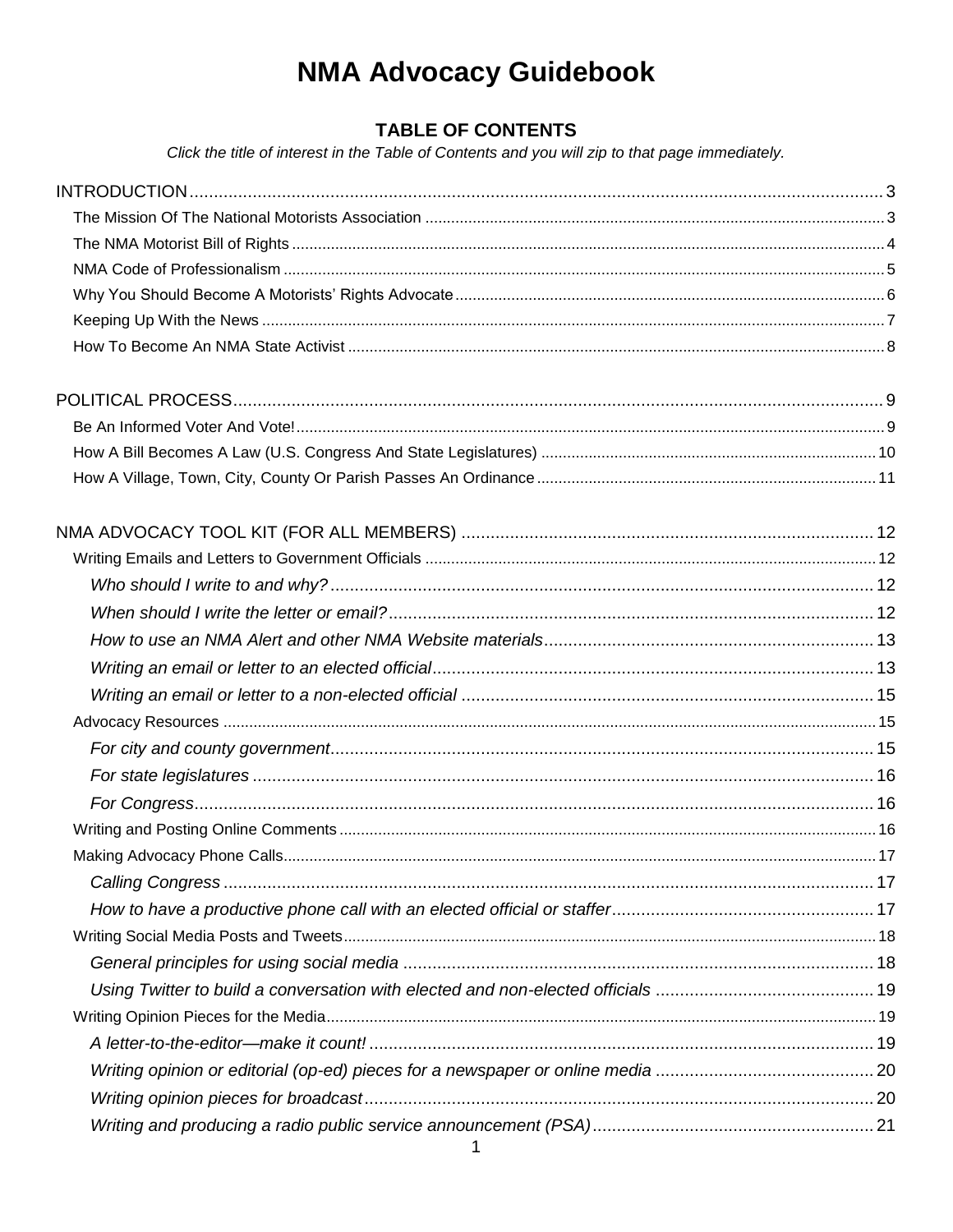| APPENDIX 2: WRITTING SAMPLES OF EMAILS, LETTERS, AND COMMENTS TO ELECTED OFFICIALS AND THE |  |
|--------------------------------------------------------------------------------------------|--|
|                                                                                            |  |

*The Advocacy Guidebook was written expressly by the NMA National Staff for members to use at their discretion. The book and the three accompanying NMA Tool Kits (Citizen Lobbying, Local Organizing and Media) have been written and distributed by Shelia Dunn with assistance from Gary Biller, Kelly Endres, and Thomas Miller with additional proofreading assistance by NMA Member Josh McKay. This book and every revision has been copyrighted © by the National Motorists Association.*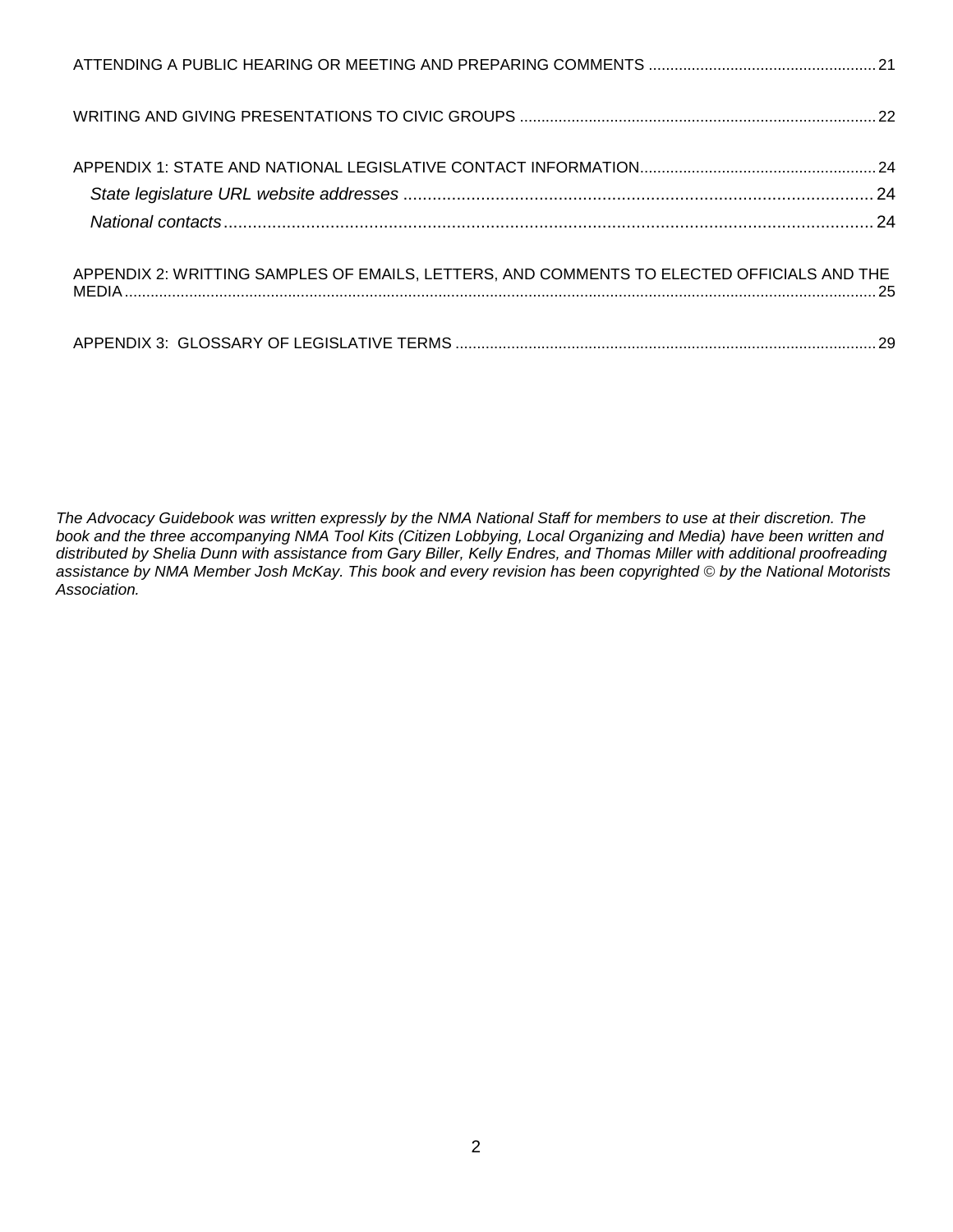# <span id="page-3-0"></span>**INTRODUCTION**

# <span id="page-3-1"></span>**THE MISSION OF THE NATIONAL MOTORISTS ASSOCIATION**

The National Motorists Association (NMA) is a grassroots alliance of motorists joining together to protect our rights in the courts, on the streets, and in our vehicles. NMA members number in the thousands and are active in all 50 states as well as in several provinces of Canada.

The NMA has empowered drivers since 1982. We fight for the driving freedoms of motorists. We lobby for traffic regulations and enforcement actions that are based on safety considerations, rather than based on a line item on the income side of a city, county, or state budget. Among the principles we advocate:

#### *Traffic safety through sound engineering and real driver training*

Lives are saved on the highway through proven engineering solutions such as setting speed limits at their safest levels, i.e., slightly above the natural prevailing speed of free-flowing traffic, and through driver education programs that emphasize early advanced driving-skill development both on-road and in controlled learning environments.

#### *Traffic laws fairly written and reasonably enforced*

Traffic laws and penalties should be based on sensible standards that differentiate between responsible behaviors and demonstrated unsafe actions. If a driver is acting in a reasonable and prudent manner, not putting anyone else's safety or property at risk, then no penalty should apply. Command-and-control tactics like [speed traps](https://www.motorists.org/issues/speed-traps/) and [red-light cameras](https://www.motorists.org/issues/red-light-cameras/) do not constitute reasonable enforcement. They do not increase the safety of the roads and are corrupted by revenue motives, a problem exacerbated by the hiring of private, for-profit contractors as proxies for local law enforcement.

#### *Freedom from arbitrary traffic stops and unwarranted searches/seizures*

[Roadblocks](https://www.motorists.org/issues/roadblocks/) are used to cast a wide net, targeting hundreds of thousands of innocent motorists to catch relatively few offenders. Probable cause has become so loosely defined that it is subject to the whims of roadside "justice." [No](https://www.motorists.org/blog/the-business-of-civil-forfeiture/)  [motorist's property should be taken without a finding of guilt in a fair criminal trial.](https://www.motorists.org/blog/the-business-of-civil-forfeiture/)

#### *Freedom from invasive surveillance*

Myriad surveillance schemes – including tracking motorists and vehicles with GPS, [indiscriminate license plate data](https://www.motorists.org/blog/stop-national-alpr-push-now/)  [collection and retention,](https://www.motorists.org/blog/stop-national-alpr-push-now/) and the use of the driver's license as a national ID card – do irreparable harm to the privacy rights of motorists.

#### *Full due process for motorists*

A fair trial is a fundamental constitutional right that has been increasingly stripped away from motorists. Our system of justice is based on the principle that people are considered innocent until proven guilty, but drivers – and vehicle owners in cases involving automated enforcement – are frequently presumed to be at fault and then subjected to administrative hearings that rubber-stamp guilty verdicts. This process denies them basic rights such as discovery, trial by jury, and often the ability to question their accuser.

#### *Reasonable highway user fees for maintaining and improving highways, not for financing non-highway projects*

Having road users pay for upkeep and expansion of roads and bridges is fair. Charging them twice – as both taxpayers and as drivers through the use of tolls and various fees – is not, particularly when the highway infrastructure continues to crumble and funds purposed for road improvements are funneled to unrelated projects.

#### *Motorists' rights keep pace with technological advances*

Autonomous vehicles and interconnected cars are examples of rapidly evolving technologies that promise improved safety and comfort on the road, but will also spawn new challenges to the rights of drivers.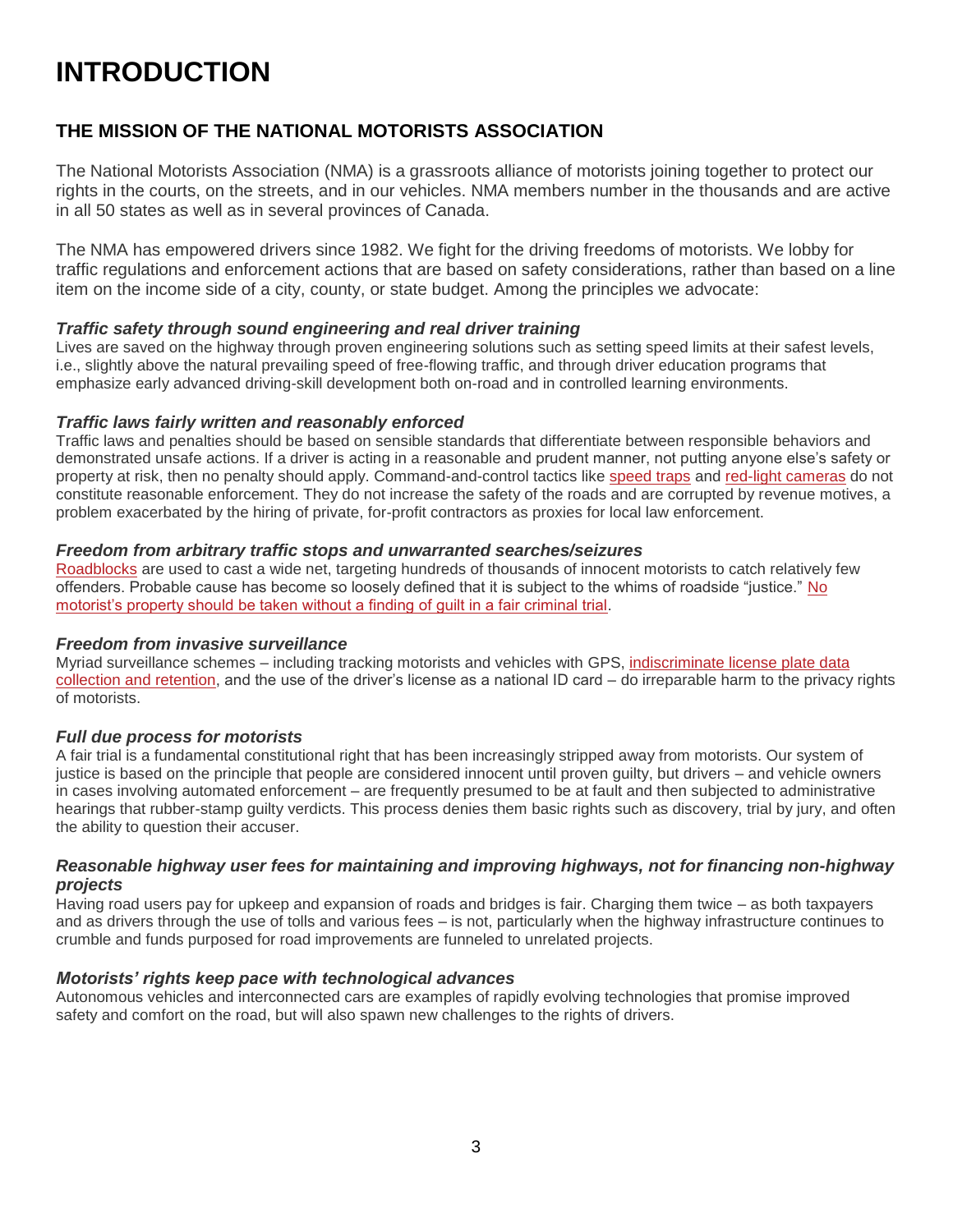# <span id="page-4-0"></span>**THE NMA MOTORIST BILL OF RIGHTS**

## *1) The right to traffic regulations based on sound engineering principles and public consensus.*

Traffic safety begins with traffic engineers who have the training and expertise to survey traffic and can correctly set speed limits at the 85th percentile. The 85th percentile is the speed at which 85% of the drivers are traveling at or below on the surveyed road. Traffic engineers are also instrumental in making sure that yellow lights at intersections are correctly timed based on normal vehicle approach. Traffic moving freely promotes safety for all users of the road.

#### *2) Clear guarantees that revenue collected from highway users for highway purposes be used for such purposes, and that all streets, roads, and highways be properly maintained, signed and regulated in a manner that expedites travel.*

Any tax money or fees (in whatever form) collected for the purpose of building and maintaining roads should be used only for road infrastructure instead of siphoned off by elected officials for other programs.

## *3) Freedom from unreasonable search and seizure and the guarantee that all traffic stops will be based on probable cause.*

The 4th Amendment of the U.S. Constitution provides the right of the people to be secure in their persons, houses, papers, and effects, against unreasonable searches and seizures. Motorists are particularly vulnerable during traffic stops. With your help we can reform unreasonable searches and seizures during traffic stops, ask for civil asset forfeiture reform and advocate against the unconstitutional practices of warrantless blood draws at DUI/DUID traffic stops and checkpoints.

## *4) The right to choose the type of vehicle and related equipment that best meets an individual's needs and preferences.*

Motorists should be allowed to make choices with regards to safety features and connectivity in any vehicle they purchase. Mandating restrictions on car ownership and driving our own vehicle should also be limited.

### *5) Protection from discourteous and reckless drivers including those who deliberately impede traffic, who threaten other motorists with their actions, and those who are impaired or incompetent.*

Distracted driving, impaired driving and road rage have become endemic in our society. Each motorist needs to understand his or her own tendencies towards distracted driving, impairment and driving frustration trigger points that can lead to road rage. With freedom of mobility comes personal responsibility, or otherwise we will soon have fewer options to choose from due to increased government safety laws and mandates.

## *6) Freedom from unreasonable surcharges, fees, taxes, and fines.*

Fighting every traffic ticket you receive is important because many times traffic laws are unfair and the punishment does not fit the crime. When faced with increased insurance rates, exorbitant cash fines/court fees and possible jail time or community service, fighting your ticket becomes even more important for your personal liberty and your bank account. Taxation by citation must stop.

#### *7) Complete access to all public streets, roads, and highways, free of arbitrary restrictions, exorbitant fees, or governmental attempts to dictate personal travel choices.*

Did you know that 88% of American adults drive? When motorists are limited in their freedom to be mobile, it hurts not only them with the loss of time and money, but also the main street businesses who rely on traffic. Unsustainable financially and a prime example of social engineering, programs like Vision Zero artificially impose personal travel choices whether local citizens want them or not.

## *8) Freedom from driver license suspensions or revocations for non-driving violations or matters of personal conduct.*

A driver's license is one of the most important personal documents a person can hold. Without one, jobs are difficult to find or keep, and travel obviously becomes more difficult. With suspended driver's licenses, motorists could find themselves spiraling into a black hole that may take years to overcome. Suspending a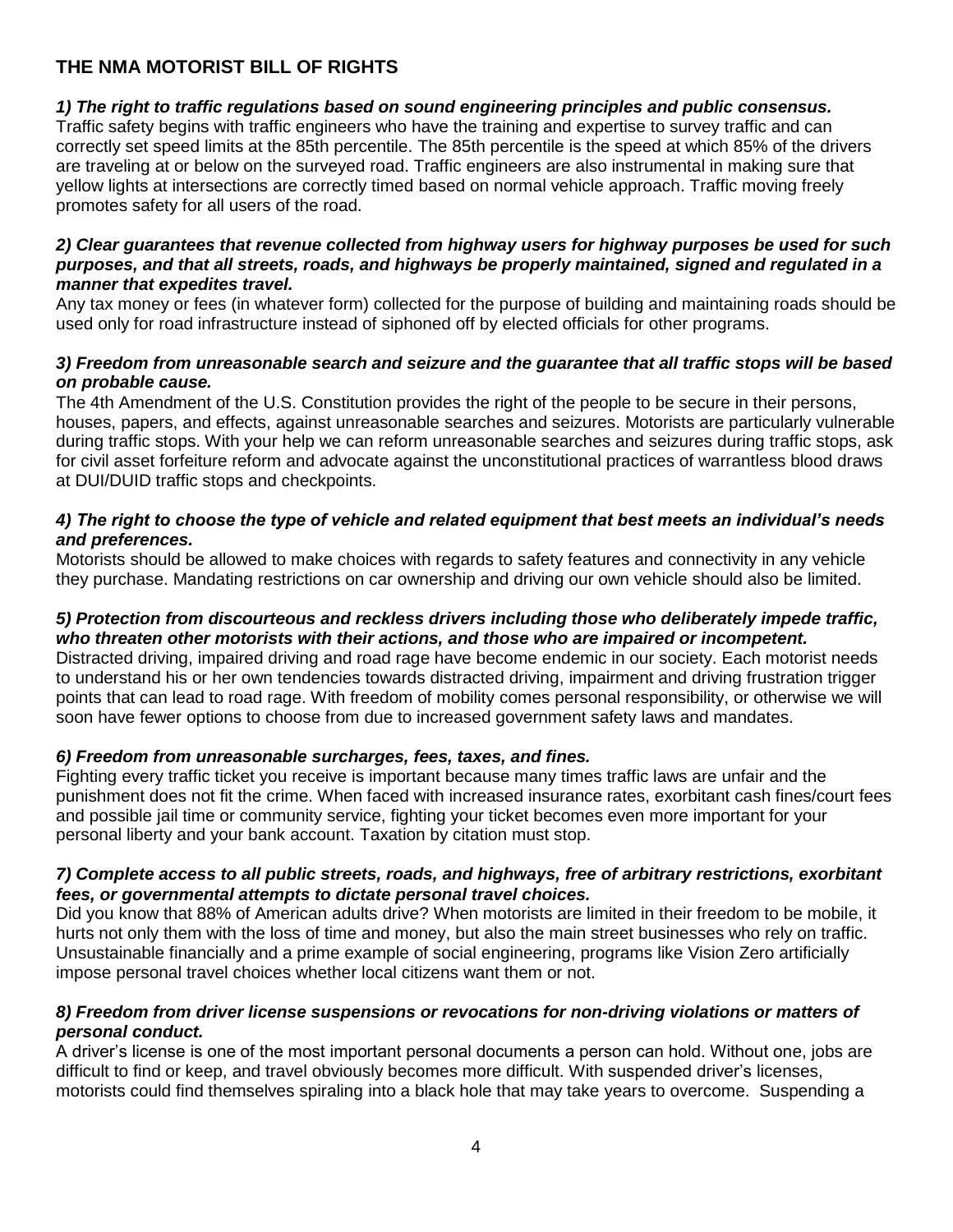driver's license should be a punishment of last resort and should never be automatic for non-driving violations or matters of personal conduct.

## *9) Protection from arbitrary and exploitative insurance industry practices.*

The auto insurance industry is not your friend. Making money for stakeholders--not insuring your safety--is their primary objective. Traffic ticket points, black boxes and auto tracking devices are all ways that insurance companies can raise your rates. At the urging of "safety groups" financed by the insurance lobby, local governments are encouraged to artificially and arbitrarily lower speed limits on roads and utilize automatic camera enforcement.

### 10) The right to a fair and impartial trial for traffic offenses, including a trial by jury if requested by the *defendant.*

The 5th Amendment of the U.S. Constitution gives Americans the right to due process. Motorists have every right to contest a traffic ticket. Judges, prosecutors and law enforcement however typically want to discourage you from contesting your ticket because it is indeed a hassle and more expensive for local governments. Going to trial defeats the purpose of taxation by citation. Therefore the NMA urges motorists to fight each and every ticket they receive!

# <span id="page-5-0"></span>**NMA CODE OF PROFESSIONALISM**

The National Motorists Association is a grassroots organization consisting of thousands of members from every walk of life and political persuasion. We are partisan only when it comes to the issues that affect the rights of motorists.

Recognized representatives of the NMA are encouraged to use their own experiences when communicating on behalf of the organization, but must understand that in doing so they are representing not only the NMA but also the entire membership. As such there are some important guidelines to follow:

- Be consistent with the NMA positions on the issues as documented on the [Motorists.org](http://www.motorists.org/) website and other communications such as the weekly NMA e-newsletter.
- When in doubt about any of those positions, ask for clarification from the NMA or refer the inquiry back to the National Office [nma@motorists.org.](mailto:nma@motorists.org)
- Remain non-partisan with regard to political opinions (which includes candidate endorsements) or ideologies.
- Stick to the facts of the issue and avoid being baited by opposition rhetoric; and
- Express yourself in a civil, professional manner while dressing appropriately for the occasion.

By following these standards, NMA staff members, activists, and volunteers will further the organization's mission to defend motorists' rights by communicating clearly and effectively.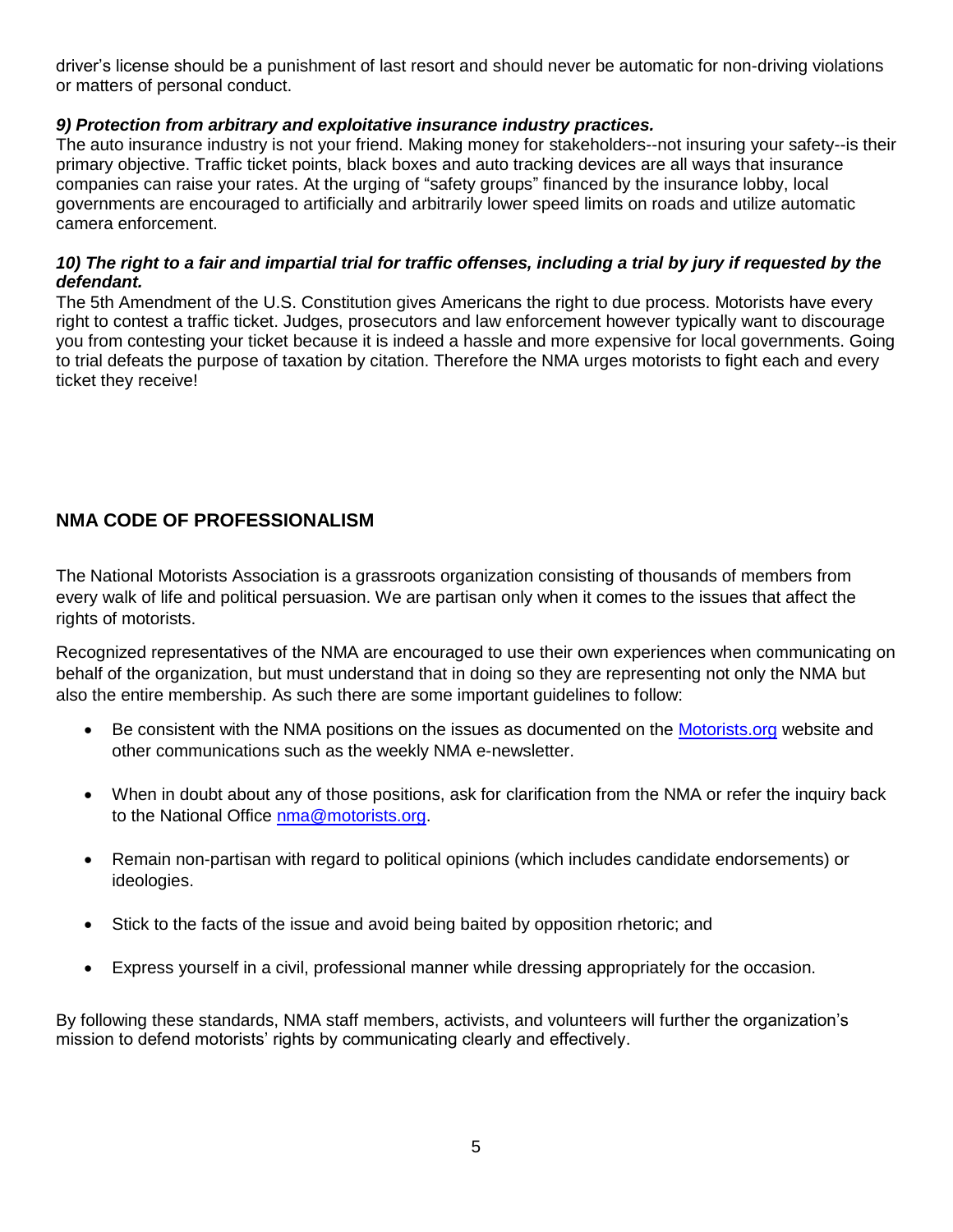# <span id="page-6-0"></span>**WHY YOU SHOULD BECOME A MOTORISTS' RIGHTS ADVOCATE**

## *Dictionary Definition of Advocacy: Act or process of supporting a cause or proposal.*

Many motorists' rights advocates begin their journey by first simply answering a call from an NMA Alert to write their elected official about a pending vote on a bill or ordinance. This is the most basic level of advocacy work. The act of supporting the cause though can be much more fulfilling than writing just one letter.

Here are some questions you should ask and answer for yourself:

- What kind of advocate do I want to be?
- How can I use my talents, experience and time to push for motorists' rights on a local, state and/or national level?
- How can I best gain credibility and trust so that elected and non-elected officials will listen to what I have to say?
- How could I influence my family and friends to help me in my advocacy efforts?

After you answer these questions for yourself, think about the following concepts to become an effective advocate:

#### *Know and Understand the Facts*

To gain and maintain credibility, you must have all the facts on both sides of any issue. Knowing the facts or having the information easily accessible will help you in communications with officials, the media, other advocates and the motoring public.

#### *Learn and Use NMA Website Information*

Learn and understand all the [NMA positions](https://www.motorists.org/issues/) our association advocates for on a local, state and national level. Feel welcome to use the information that the NMA provides on the [NMA website,](http://www.motorists.org/) [daily blog posts,](https://www.motorists.org/blog/) [weekly e](https://www.motorists.org/alert-tag/emailnewsletter/)[newsletter](https://www.motorists.org/alert-tag/emailnewsletter/) and [Driving Freedoms Magazine.](https://www.motorists.org/newsletter/)

#### *Create a Clear and Concise Message*

Use facts and make your points quickly and concisely. Speak or write without using jargon or unexplained acronyms so that the person you are talking to understands the issue and your point of view.

#### *Engage*

Write letters, emails, and social media posts to elected and non-elected officials and the media.

#### *Make your Voice Heard*

Don't be shy! Make phone calls and/or meet with your elected and non-elected officials. Stand up and speak at public meetings. Don't be afraid to contact the media—the media loves a good story!

#### *Say Thank You*

Everyone is busy and time is valuable. A thank you for effort and even more so for support is always appreciated!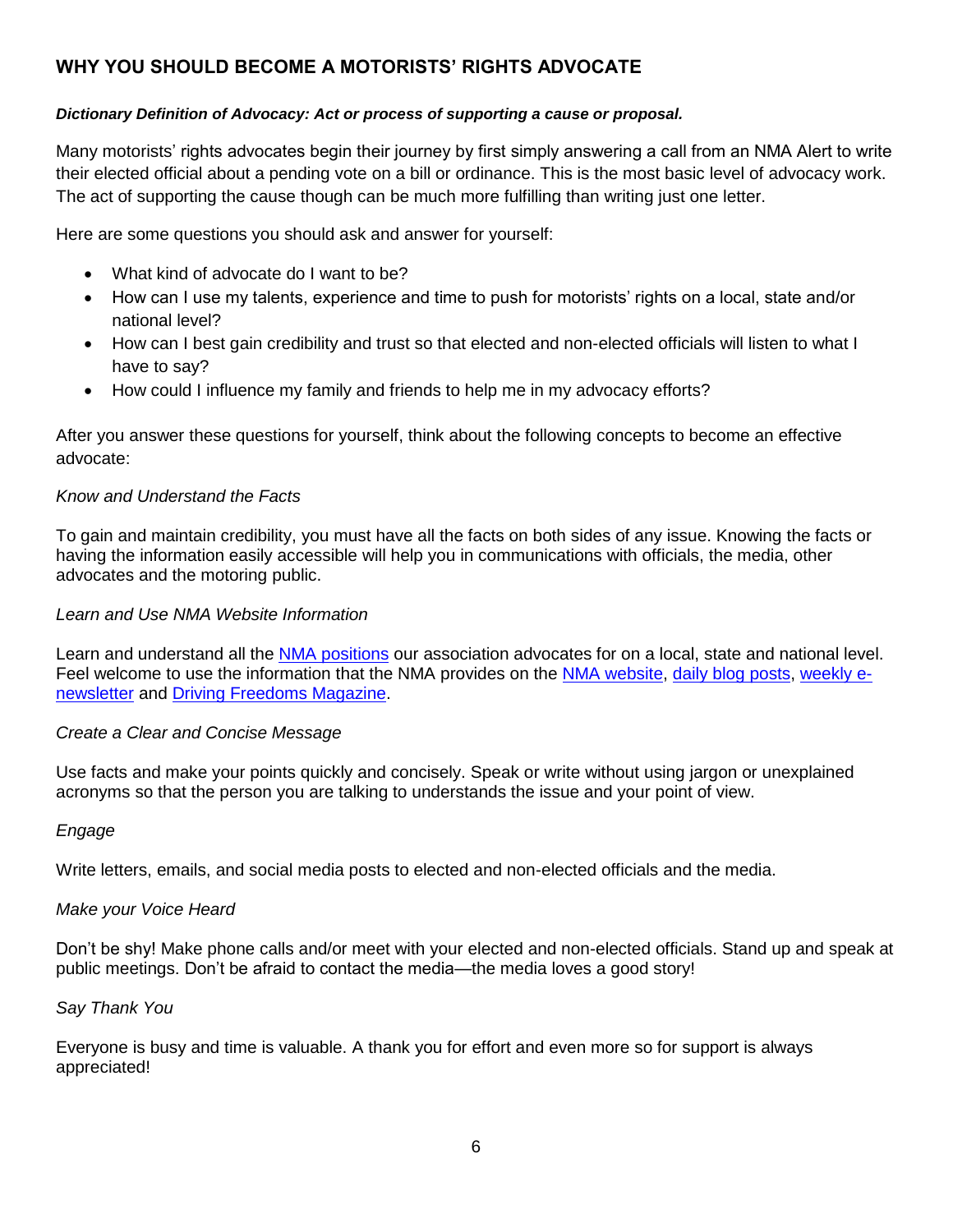# <span id="page-7-0"></span>**KEEPING UP WITH THE NEWS**

Besides our members, the NMA's most valuable asset is its website at [www.motorists.org.](http://www.motorists.org/) We encourage you to bookmark the site and visit often. The NMA also supports two sister sites: [www.speedtrap.org](http://www.speedtrap.org/) and [www.roadblock.org](http://www.roadblock.org/) that are also valuable assets to members and the motoring public.

The cornerstone to becoming an effective motorists' rights advocate is to learn the issues and understand the current zeitgeist of what regular motorists like yourself are facing each day. Here are five communication streams that the national staff presents for members to read and use in advocacy efforts.

- Visit [DRIVING NEWS](https://www.motorists.org/news/) which is a curated feed of news from around the country.
- Visit your [State Page](https://www.motorists.org/chapters/) to find out specific news, current traffic laws, state's speed traps and roadblocks, and to access a portal to state specific discussions in the NMA Forum.
- Visit and subscribe to the [NMA Blog,](https://www.motorists.org/blog/) which features regular NMA blog contributors and two weekly roundups.
- Read and subscribe to the weekly [NMA E-Newsletter,](https://www.motorists.org/nma-e-newsletter-signup/) which is emailed to your inbox every Sunday and features an issue perspective piece plus links to recent activity on our blogs and social media. Feel free to comment on any newsletter by emailing us at [nma@motorists.org.](mailto:nma@motorists.org)
- Every quarter, the national NMA staff prepares and mails to each member's home the Driving Freedoms magazine, which includes a more extensive look at NMA issues, related developments in the news, and additional information exclusively for NMA members.

If you find articles that you think might contribute to the national or state news feeds, please feel free to send the URL link to the national office [nma@motorists.org.](mailto:nma@motorists.org)

| <b>Social Media</b> | <b>User Name</b>                                   | <b>URL</b>                                                                                                | <b>Other</b><br><b>Information</b> |
|---------------------|----------------------------------------------------|-----------------------------------------------------------------------------------------------------------|------------------------------------|
| Facebook            | National<br><b>Motorists</b><br>Association        | https://www.facebook.com/motorists/                                                                       | Follow Us on<br>Facebook!          |
| Flipboard           | National<br><b>Motorists</b><br>Association        | https://flipboard.com/@motorists                                                                          | 11 curated<br>magazines            |
| <b>LinkedIn</b>     | <b>National</b><br><b>Motorists</b><br>Association | https://www.linkedin.com/company/national-motorists-<br>association?trk=nav_account_sub_nav_company_admin | Follow Us on<br>LinkedIn!          |
| <b>Pinterest</b>    | <b>Driving</b><br><b>Freedoms</b>                  | https://www.pinterest.com/drivingfreedoms/                                                                | 30 boards with<br>over 15K pins    |
| Twitter             | @motorists                                         | https://twitter.com/motorists                                                                             | Follow Us!                         |

Also, the National Motorists Association is active on the following Social Media streams: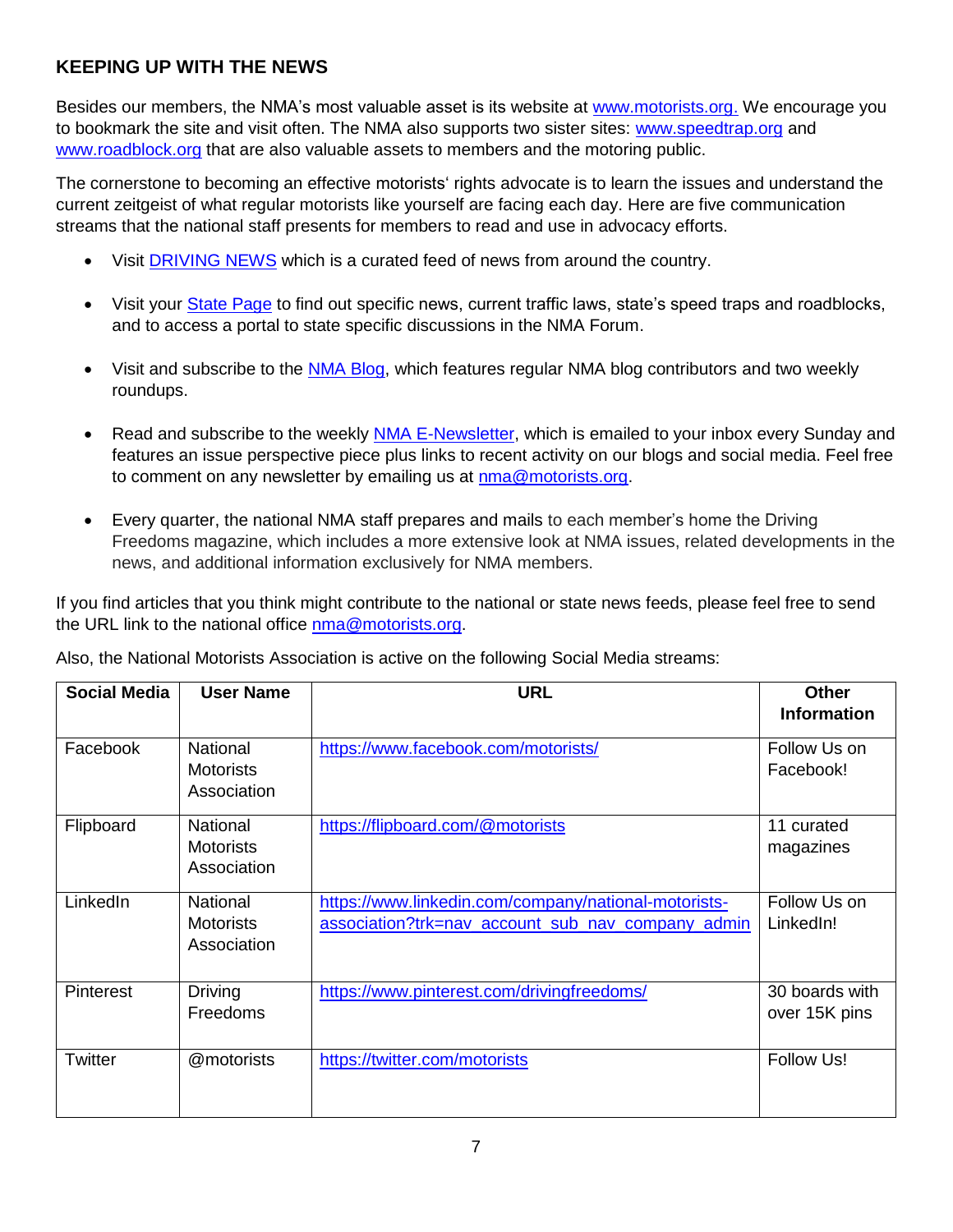# <span id="page-8-0"></span>**HOW TO BECOME AN NMA STATE ACTIVIST**

Becoming an NMA state activist takes volunteer advocacy work to the next level. Activists are trained to assist members with traffic fighting questions and generally do the heavy lifting in their cities and states with regards to tracking bills and ordinances, writing NMA alerts, and helping direct lobbying efforts of elected and nonelected officials. Here are the general responsibilities of an NMA activist.

- Maintain a working knowledge of NMA activities, policies, and organizational philosophy.
- Respond to calls and letters from NMA members in a timely and courteous manner.
- Collect and forward relevant information to the National Motorists Association National Office.
- Establish and maintain contact with local and/or state elected and non-elected officials.
- Respond to requests for interviews on NMA issues (This is encouraged but not everyone is comfortable and/or trained to do this)

NMA state activists are recruited and trained by the national staff. If you have interest in serving as an NMA local or state activist, please contact the national office by email [nma@motorists.org](mailto:nma@motorists.org) or by phone 608/849-6000.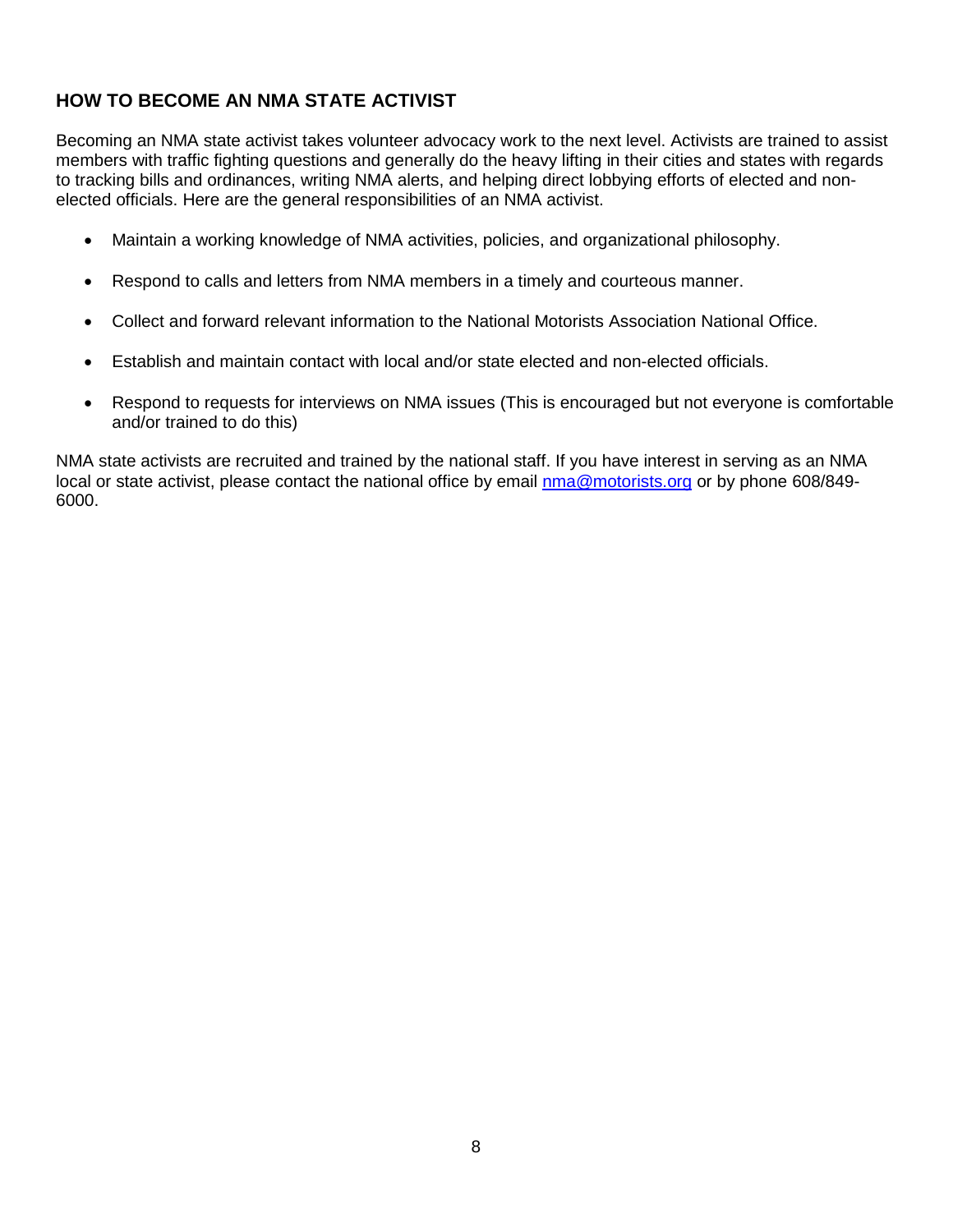# **POLITICAL PROCESS**

## <span id="page-9-1"></span><span id="page-9-0"></span>**BE AN INFORMED VOTER AND VOTE!**

Voting is one of the most basic ways one can advocate. Inform yourself on your rights and understand how those who are running for elected office vote on issues important to you as a motorist. Understand ballot issues that tackle NMA issues such as transportation spending, road user fees, and traffic regulations. Take a stand on issues with your friends and family. Learn more about candidates and voting records of incumbents. Voting for and helping candidates who support motorists' rights get elected is one important and sometimes overlooked factor for ongoing advocacy efforts.

Here are some national websites that can assist you on learning more about candidates and voting:

- [Ballotpedia.](https://ballotpedia.org/Main_Page)org –an online encyclopedia of American politics and elections.
- [Vote Smart.](http://votesmart.org/)org—a nonprofit, nonpartisan research organization that collects and distributes information on candidates for public office.
- [RocktheVote.org—](https://www.rockthevote.org/)encourages young people to vote and participate in the process.
- [FactCheck.org—](http://factcheck.org/)nonpartisan, nonprofit "consumer advocate" for voters that aims to reduce the level of deception and confusion in American politics.
- [Politifact.com—](http://www.politifact.com/)a fact-checking website that rates the accuracy of claims by elected officials and others.
- [OpenSecrets.org—](http://www.opensecrets.org/)provides information on which companies and lobbyist groups contribute to which candidates.

To keep up-to-date with future elections, here is a list of voting websites per state.

| Alabama: http://alabamavotes.gov                   | Montana: http://sos.mt.gov/elections            |
|----------------------------------------------------|-------------------------------------------------|
| Alaska: http://elections.alaska.gov                | Nebraska: www.sos.ne.gov                        |
| Arizona: http://azsos.gov/elections                | Nevada: http://nvsos.gov/elections/             |
| Arkansas: http://sos.arkansas.gov/elections        | New Hampshire: http://sos.nh.gov                |
| California: http://sos.ca.gov/elections            | New Jersey: http://njelections.org              |
| Colorado: http://sos.state.co.us                   | New Mexico: http://sos.state.nm.us              |
| Connecticut: http://ct.gov/sots                    | New York: www.elections.ny.gov                  |
| Delaware: http://elections.delaware.gov            | North Carolina: http://ncsbe.gov                |
| Florida: http://election.dos.state.fl.us           | North Dakota: http://sos.nd.gov                 |
| Georgia: http://sos.ga.gov/elections               | Ohio: http://sos.state.oh.us                    |
| Hawaii: http://hawaii.gov/elections                | Oklahoma: http://ok.gov/elections               |
| Idaho: http://idahovotes.gov                       | Oregon: http://oregonvotes.org                  |
| Illinois: http://elections.il.gov                  | Pennsylvania: www.votespa.com                   |
| Indiana: http://indianavoters.in.gov               | Rhode Island: http://sos.ri.gov/elections       |
| lowa: http://sos.iowa.gov/elections                | South Carolina: http://scvotes.org              |
| Kansas: www.voteks.org                             | South Dakota: http://sdsos.gov/elections-voting |
| Kentucky: http://elect.ky.gov                      | Tennessee: http://sos.tn.gov/elections          |
| Louisiana: http://sos.la.gov/electionsandvoting    | Texas: www.votetexas.org                        |
| Maine: http://maine.gov/sos                        | Utah: http://elections.utah.gov                 |
| Maryland: http://elections.state.md.us             | Vermont: http://vermont-elections.org           |
| Massachusetts: www.sec.state.ma.us                 | Virginia: http://sbe.virginia.gov               |
| Michigan: http://michigan.gov/vote                 | Washington: http://sos.wa.gov/elections         |
| Minnesota: http://sos.state.mn.us/elections-voting | West Virginia: http://sos.wv.gov/elections      |
| Mississippi: http://sos.ms.gov/elections-voting    | Wisconsin: www.myvote.wi.gov                    |
| Missouri: http://sos.mo.gov/elections              | Wyoming: http://soswy.state.wy.us/elections     |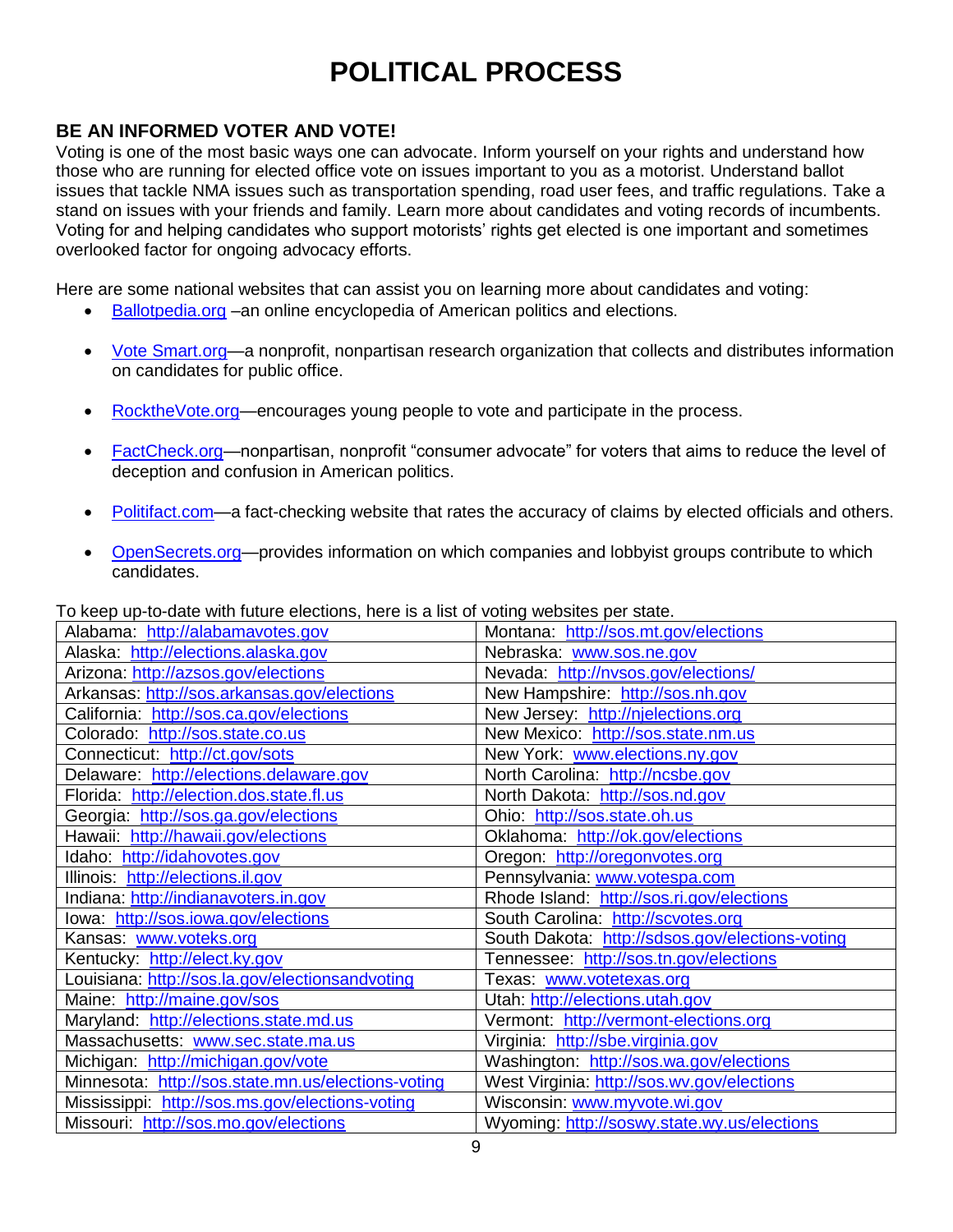# <span id="page-10-0"></span>**HOW A BILL BECOMES A LAW (U.S. CONGRESS AND STATE LEGISLATURES)**

The state legislatures and the U.S. Congress pass laws in generally the same way.

Some state legislatures, however, are a bit different in name and how they handle turning bills into laws. In 30 states, the legislature is called the "Legislature" or "State Legislature" and in 16 states the name is "General Assembly". In Massachusetts and New Hampshire the legislature is called the "General Court" while North Dakota and Oregon call their legislature "Legislative Assembly".

Every state except Nebraska consists of two separate legislative chambers or houses. The smaller chamber (usually the state senate) is called the "upper house". In 41 states, the larger chamber is called the "House of Representatives" (same as the federal). Five states designate the larger chamber as the "Assembly" and three states call it the "House of Delegates". The larger chamber customarily has the exclusive power to initiate taxing legislation. Nebraska has a unicameral (one-chamber) instead of a bicameral (two-chamber) legislature. Members of the Nebraska Legislature are called senators.

In states and the U.S. Congress, a law always begins as an idea. Ideas can come from elected officials and regular citizens like you. If a motorists' rights advocate wants to create a new law or help change an existing law, he or she has the right to make a case with the appropriate elected representative. If the elected representative agrees, the representative will then work on the idea and write a bill.

After a bill has been written, the sponsoring representative will then look for co-sponsors. Once a bill has enough support from other legislators, the bill moves forward through a formal reading-in process in which the bill receives an official designation and is sent to one or more committees for review and possible hearings.

Most of the work in state legislatures and in Congress is done in committees. In the assigned committee (sometimes a specialized sub-committee), the bill is reviewed, researched and revised before members vote the bill out of committee to send back to the full legislative body for a vote. If a bill does not make it out of committee, the original sponsor will then either let the bill die or rewrite the bill for another try at a later time.

Once voted out of committee, the bill is then debated on the legislative floor. Elected representatives discuss the bill and may ask for changes at this stage. After all the changes have been recorded, the bill is now ready for a vote. There are three ways that the U.S. House of Representatives can vote:

- A roll call or voice vote;
- A stand up and be counted vote; or
- An electronic vote

The U.S. Senate votes with a Yea or Nay voice vote. State legislatures may have their own traditions of voting that is unique to that state.

If passed, the bill is then certified and referred to the other legislative body. The bill may pass exactly as written in the other chamber. The other chamber could however alter the bill with amendments attached which members of the original chamber of origin may refuse to accept. In that case, a conference committee may be convened to reach an agreement between the two chambers so that each can pass an identical bill. Bills will sometimes become stuck in conference committees and never make it back out to either floor again that legislative session.

If the bill passes both legislative bodies, it is then sent on to the President or Governor for signature. The President or Governor generally has three choices:

- To sign and pass the bill which now becomes a law.
- Veto the bill and send it back to the first legislative body with reasons for the veto.
- Do nothing which is called a pocket veto. (*In the U.S. Congress, if the President does not sign a bill nor veto it, the bill will automatically become a law after 10 days. If the U.S. Congress is not in session though, the bill will not become a law.)*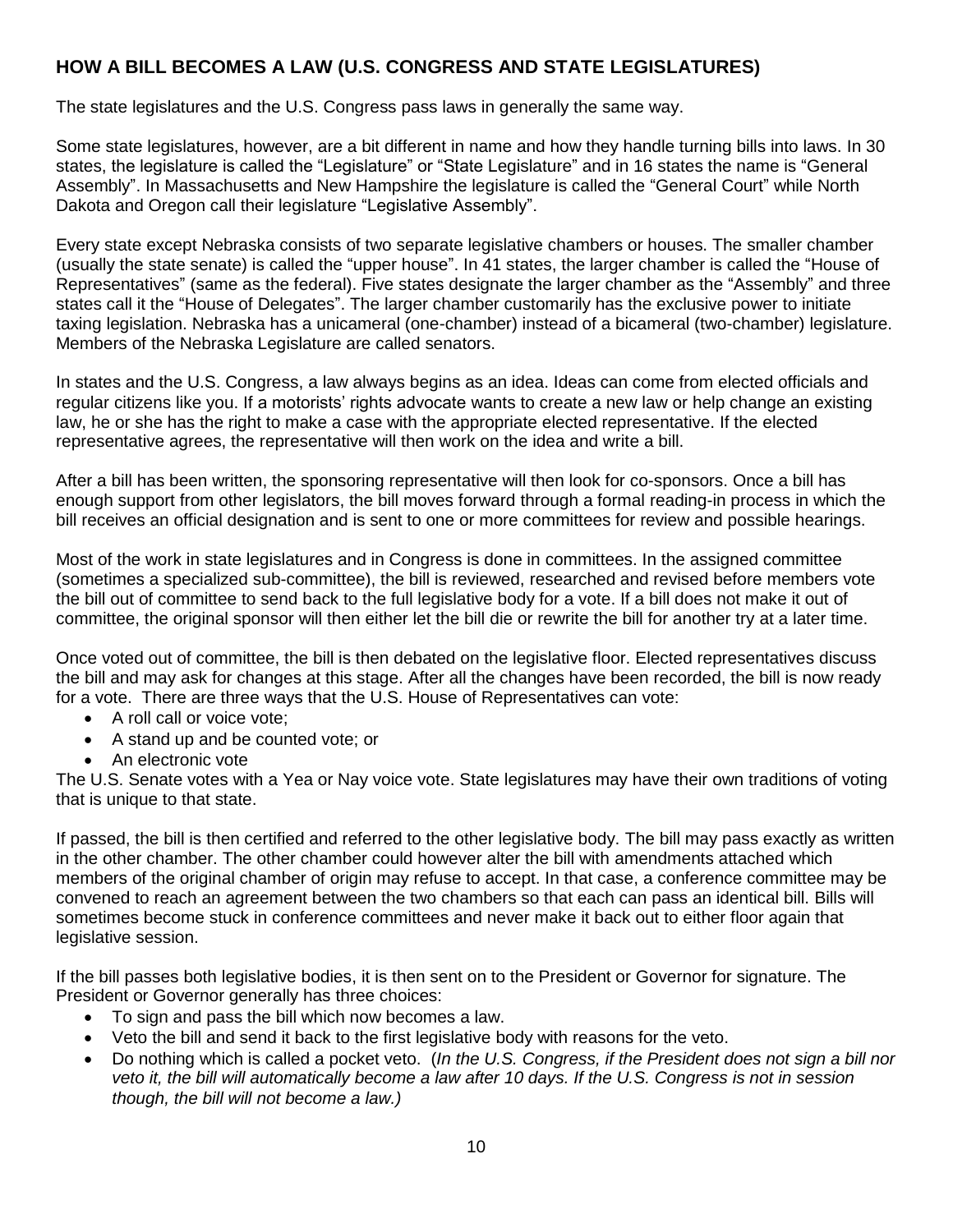If the president or governor vetoed the bill, but the elected representatives still believe the bill should become a law, the elected representatives can then hold another vote on the bill. For the U.S. Congress, two-thirds of both House and Senate members have to vote for a bill to override the president's veto and turn it into law.

After the bill becomes a law, government bureaucrats then figure out how to apply the law in the already existing governmental structure which includes the budgetary process.

# <span id="page-11-0"></span>**HOW A VILLAGE, TOWN, CITY, COUNTY OR PARISH PASSES AN ORDINANCE**

The process that a city, county, village or town goes through to pass an ordinance is quite similar to how the state legislatures and the U.S. Congress works.

The idea for the ordinance may originate from a locally elected or non-elected official in response to state or federal initiatives or to private citizen concerns.

The initial idea now called the proposed ordinance is drafted into a proposal. The proposal is then introduced by the main elected body or committee and will move perhaps between the main elected body and various boards, commissions and committees multiple times.

The specialized committees do the heavy lifting by researching the proposal and then reporting their findings and making recommendations back to the main elected body.

A proposed ordinance is read usually each time it goes before the elected main body. Local governments may also be bound to hold at least one public hearing to give the public an opportunity to comment on the proposed ordinance.

The locally elected city, village, town council or county/parish board of supervisors then discuss publicly the merits of the proposed ordinance taking into consideration the committee's findings/recommendations and/or public comments.

After public hearings and final discussions, the elected body then votes on the proposed ordinance. In some cities after the vote occurs and the ordinance has been passed, the mayor will also have to approve the ordinance.

After final approval, the ordinance is officially adopted. Local bureaucrats will then need to figure out how to apply the law in the already existing structure which includes the budgetary process.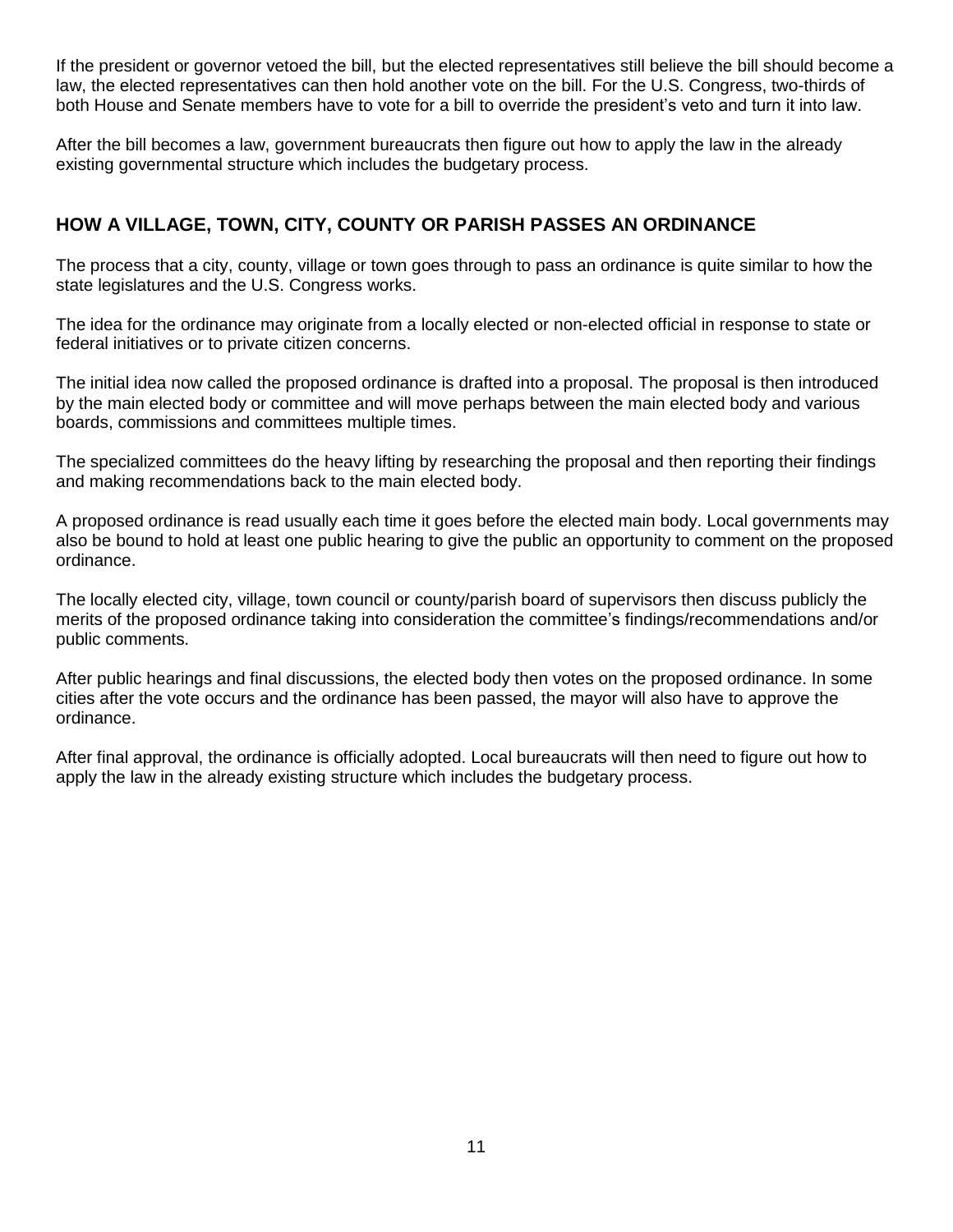# <span id="page-12-0"></span>**NMA ADVOCACY TOOL KIT (FOR ALL MEMBERS)**

# <span id="page-12-1"></span>**WRITING EMAILS AND LETTERS TO GOVERNMENT OFFICIALS**

Most local and state elected representatives lack the time, money, staff and technical expertise to find out information on topics that are important to many constituents but not necessarily to them. That is why politicians are motivated by grassroots advocacy and special interest groups. They can bring value in the form of ideas, information and political strength.

One of the biggest special interest groups in the U.S. is motorists. Over 80 percent of American adults drive. Of course, not every driver is a member of the National Motorists Association. That is why your voice is important and writing a letter or email to your elected representative(s) is the base of all advocacy efforts for motorists' rights.

At the heart of effective grassroots advocacy is the distinctive voice that can be heard above the din, whether that is an individual voice or the chorus of many. To be truly heard a lasting impression must be made. Chain emails and form letters are not effective and degrade the issue under discussion. Writing your own letter or email is not always easy but once you do a few, you will become a pro.

Of course, writing and sending a letter will have a more overall impact because taking pen to paper takes much more effort than firing off an email. Both methods though have merit and you should use whichever technique you are most comfortable with at the time.

## <span id="page-12-2"></span>*WHO SHOULD I WRITE TO AND WHY?*

Your elected representative (city council member, county commissioner, state house or assembly representative, state senator, governor, U.S. House of Representative and U.S. Senator) wants to hear from you—his or her constituent. Many politicians only want to hear from their constituents and no one else (which is why it is important to always identify yourself and provide, if not a full contact address, at least your city of residence and zip code). This is important to remember before you write your letter or email. You may also write to other elected officials such as your town's mayor, an important committee chair, legislative leadership, the governor or the president to let him or her know where you stand on an issue and why. Writing to a government administrator also may be helpful since he or she is frequently involved in implementing and budgeting for new laws and ordinances.

## <span id="page-12-3"></span>*WHEN SHOULD I WRITE THE LETTER OR EMAIL?*

The timing of the letter or email is everything. Sending an issues letter too soon will be forgotten but sending the letter after the vote is too late. If you don't have that much time before an all-important vote, an email can be just as effective as a letter because it is important to be heard and counted. Determine if email contact with the officeholder is required via a portal on his or her website. If so, check for guidelines because some email forms have restrictions such as word count and use of links.

Also, writing an official to introduce the NMA and motorists' rights in general is always appropriate. Building a friendly relationship before a vote on an important bill or ordinance will help our cause in the long run. Write a letter or email when you want to:

- Explain how a particular issue affects you or your group.
- Express support or opposition for an upcoming vote on a proposed law or ordinance.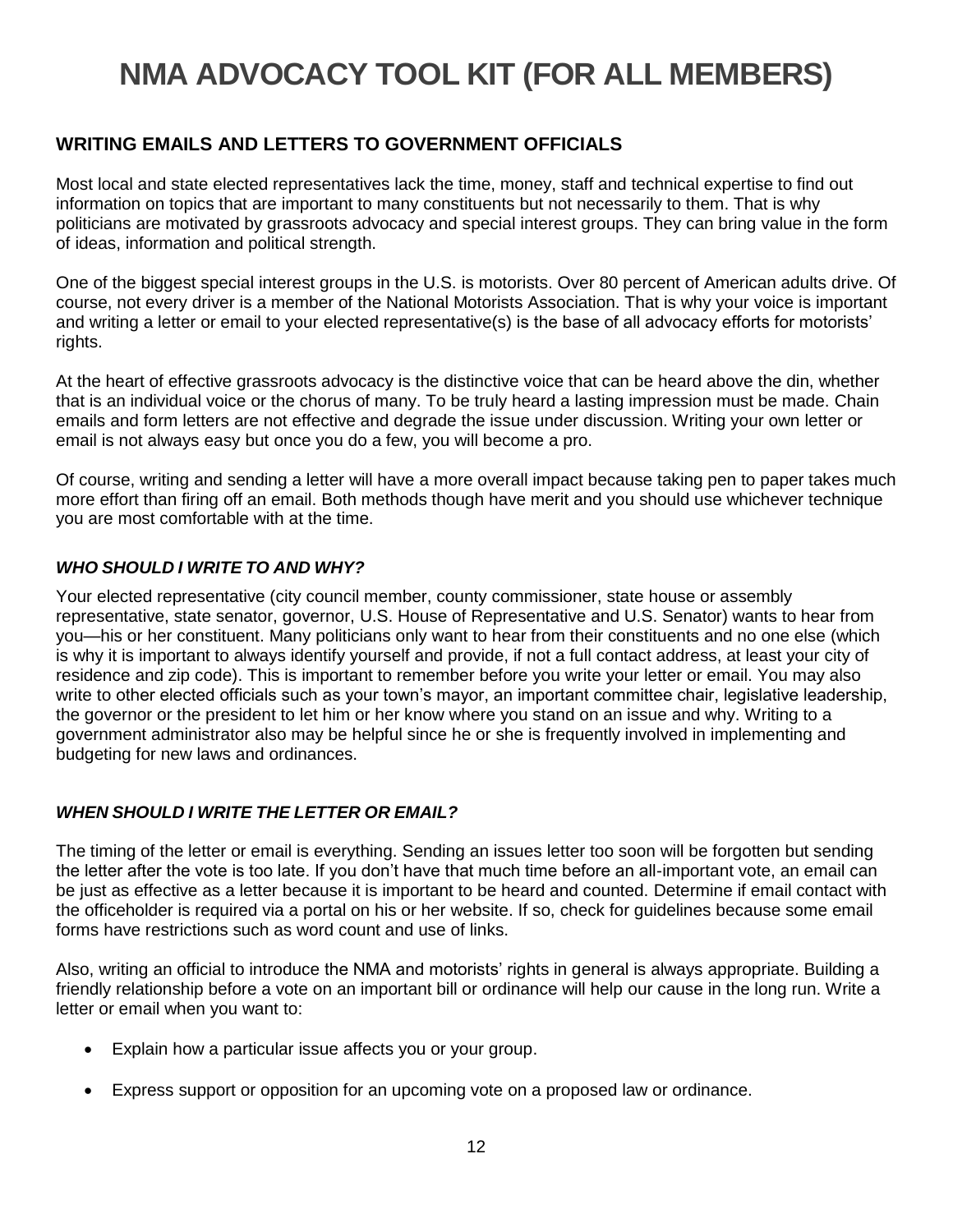- Encourage an official to consider a certain action or policy that impacts motorists.
- Immediately respond (positively or negatively) to a vote or change in policy. This includes a thank you for his or her support if appropriate.
- Introduce the organization that you support with regards to motorists' rights—the National Motorists Association.
- Send background information on an issue or situation he or she might not have known otherwise. Sometimes, local and state officials have small staffs and rely on constituents to help them understand the issues.
- Ask for information on what happened to a bill or ordinance when introduced in the past.
- Send your ideas for funding priorities involved in the budget process or law/ordinance implementation. Many issues are determined not by laws but by the amount of money allotted for the program in the annual budget.

## <span id="page-13-0"></span>*HOW TO USE AN NMA ALERT AND OTHER NMA WEBSITE MATERIALS*

As necessary, the NMA national staff sends out an email alert to members either on a national, state or local basis. Generally, an alert is sent out for two reasons:

- A vote is eminent on an important piece of legislation
- A local, state or national department of transportation or other transportation organization requests comments or feedback on a transportation plan or an issue.

The NMA Alert will contain a link to the information that you need to write an informed email or letter and generally includes talking points or an associated link for you to use.

NMA Alerts is an important advocacy resource for you to use and one of the most basic ways to participate in motorists' rights advocacy. We encourage you however to not always wait for an NMA Alerts prompt; if time is of the essence, contact the official at the first opportunity.

In order to help letter writing, the NMA website has a wealth of information on all of the major issues. Please use the information freely and often. [Find the NMA Issues Pages Here!](https://www.motorists.org/issues/)

#### <span id="page-13-1"></span>*WRITING AN EMAIL OR LETTER TO AN ELECTED OFFICIAL*

- Write an actionable letter and do not ask the official to do more than the scope of his or her job description.
- Write about one issue, one bill/ordinance at a time. Mixing issues becomes too confusing for the intended reader. Be specific and clear about your stance on the issue and if applicable, what could be changed to garner your support. If you are in opposition, offer an alternative.
- Brevity is key. Keep your letter to one page and your email to no more than three paragraphs. Elected officials and/or their staff will more likely read an entire email or letter that is well-constructed, brief and informative.
- Write from your own viewpoint. Do not use someone else's letter. For your letter to have punch, the letter needs to be insightful, well-written, readable, relevant and easy-to-understand. Elected officials have no time for subtext.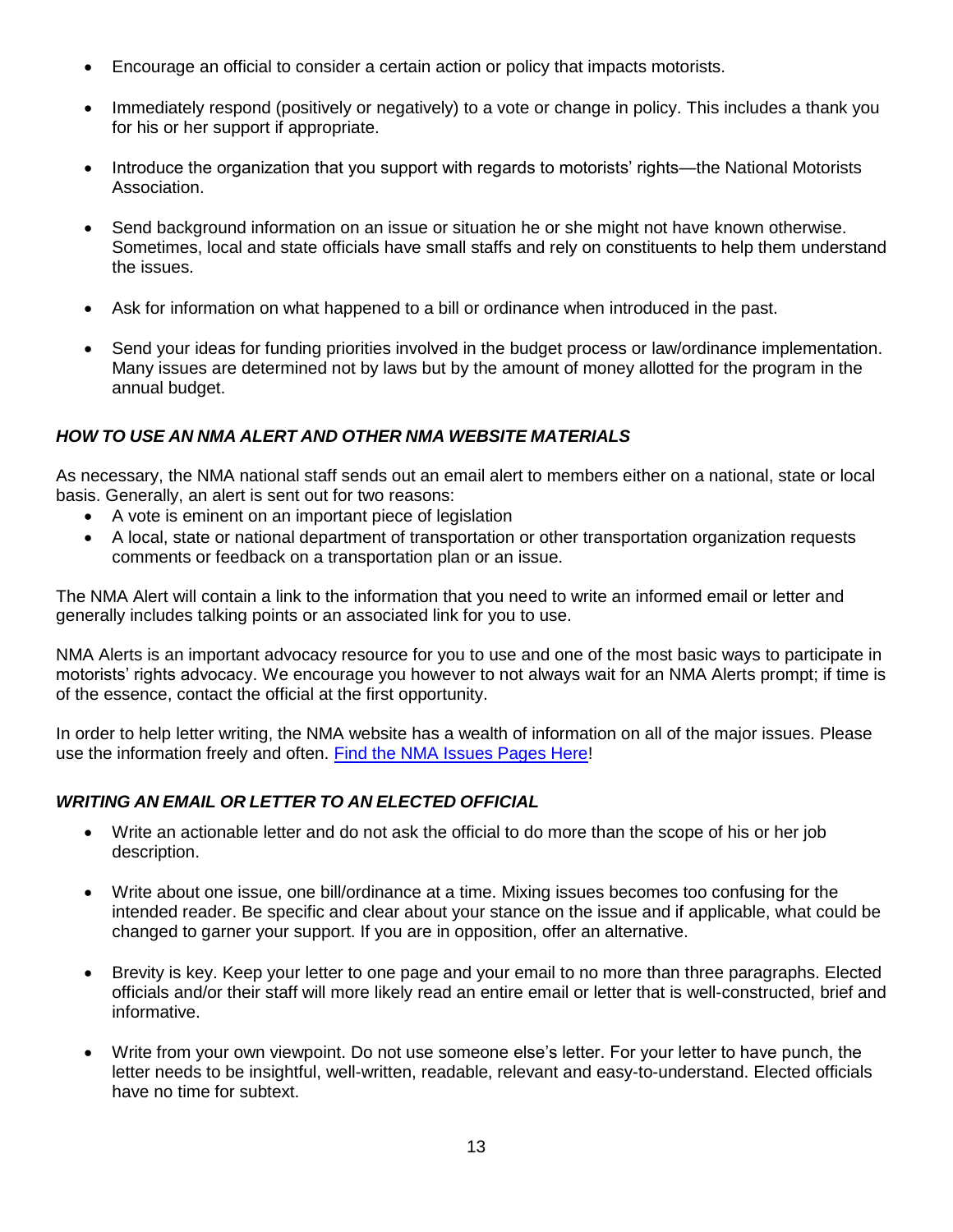- Make sure your letter is necessary and not just venting. To build credibility, write in a polite, businesslike tone. No swearing. No Insults. Respect begets respect.
- Open the letter in an official manner and address your letter properly. Pay close attention to correct titles and spelling of the person's name. If in doubt look up the information on the appropriate website or call to find out the proper title, spelling of the name and correct address. You will need the correct mailing address for both a letter and email.

| <b>Title</b>                                                                | <b>Address</b>                                                                                                                                                | <b>Salutation</b>                                   |
|-----------------------------------------------------------------------------|---------------------------------------------------------------------------------------------------------------------------------------------------------------|-----------------------------------------------------|
| <b>President of the United States</b>                                       | The Honorable (Full Name)<br>President<br>1600 Pennsylvania Ave.                                                                                              | Dear Mr. or Madam President                         |
| Vice President of the United States                                         | Washington, D.C. 20500<br>The Honorable (Full Name)<br><b>Vice President</b><br>Washington, D.C. 20025                                                        | Dear Mr. or Madam Vice President                    |
| U.S. Cabinet Secretary                                                      | The Honorable (Full Name)<br>Secretary of ______________<br>Address                                                                                           | Dear Mr. or Madam Secretary                         |
| U.S. Senator                                                                | The Honorable (Full Name)<br><b>United States Senate</b><br>(Room Number and Office<br>Building)<br>Washington, D.C. 20510                                    | Dear Sen. (Last Name)                               |
| U.S. House of Representatives                                               | The Honorable (Full Name)<br>U.S. House of Representatives<br>(Room Number and Office<br>Building)<br>Washington, D.C. 20515                                  | Dear Rep. (Last Name)                               |
| Governor                                                                    | The Honorable (Full Name)<br>Governor, State of ______<br>(find rest of mailing address on<br>state website)                                                  | Dear Gov. (Last Name)                               |
| <b>State Senator</b>                                                        | The Honorable (Full Name)<br>(find rest of mailing address on<br>state website)                                                                               | Dear State Sen. (Last Name)                         |
| State Representative or<br>Assemblyman                                      | The Honorable (Full Name) (find<br>rest of mailing address on state<br>website)                                                                               | Dear State Rep. or<br>Assemblyman/woman (Last Name) |
| County Commission or County<br>Board of Supervisors or Parish<br>Commission | Mr., Mrs. or Ms. (Full Name) (find<br>rest of mailing address on city<br>and/or county/parish website)                                                        | Dear Commissioner or Supervisor<br>(Last Name)      |
| Mayor                                                                       | The Honorable (Full Name)<br>(find rest of mailing address on city<br>and/or county/parish website)                                                           | Dear Mayor (Last Name)                              |
| City or Town Council                                                        | Mr., Mrs. or Ms. (Full Name) (find<br>rest of mailing address on city<br>and/or county/parish website)                                                        | Dear Mr., Mrs. or Ms. (Last Name)                   |
| Non-Elected Official                                                        | Mr., Mrs. or Ms. (Full Name)<br>Title<br>City, County, State or Federal<br>Department<br>(Find rest of mailing address on<br>the appropriate website or call) | Dear Mr., Mrs. or Ms. (Last Name)                   |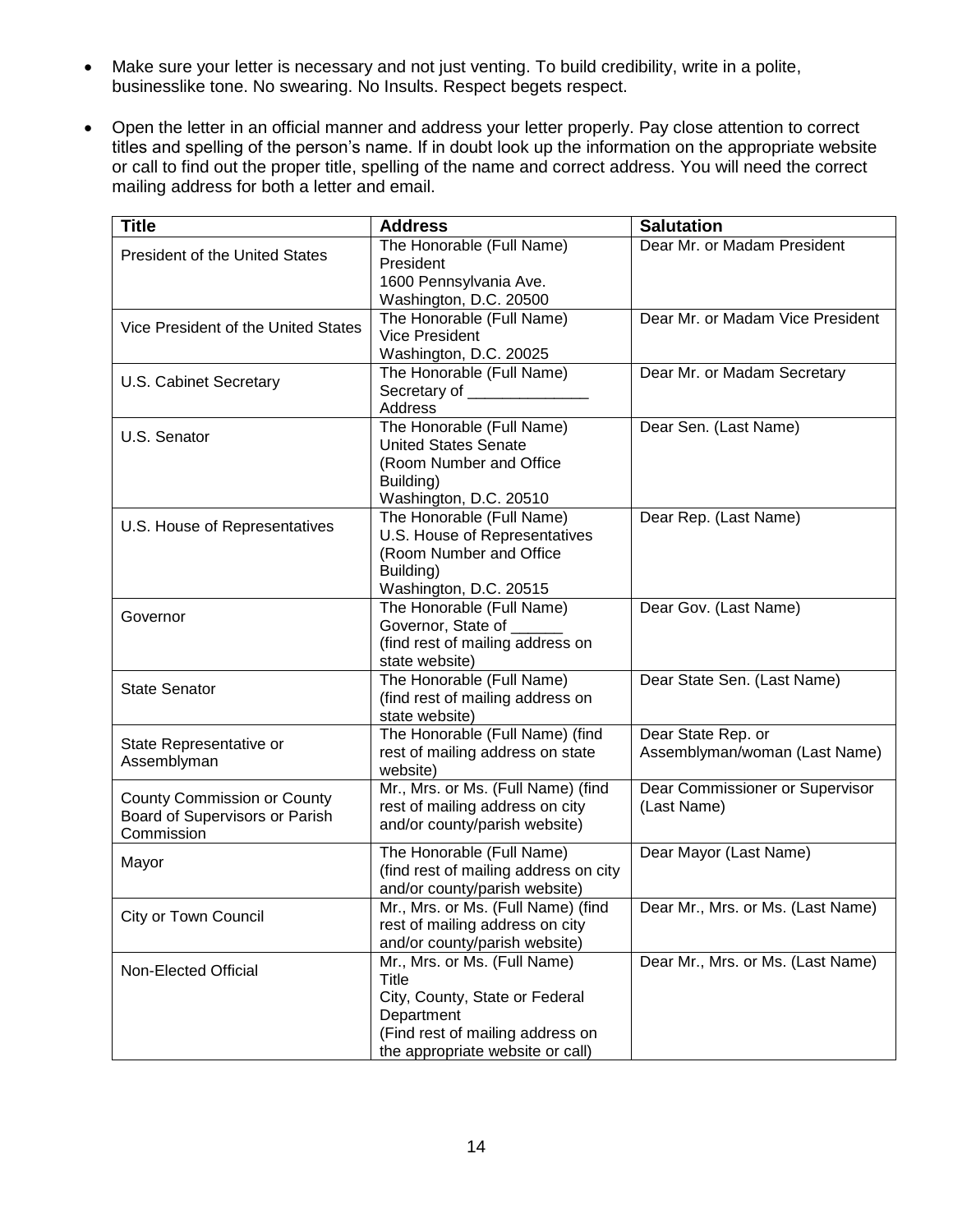- Explain the purpose for your letter or email in the first sentence. (Email subject line can briefly echo the first sentence.) Let your recipient know immediately what your letter is about and whether you are for or against the law or ordinance currently under consideration (if appropriate). Otherwise focus on the issue.
- Request specific action. This allows you to tell your representative exactly what you want and allows you to hold him or her accountable.
- Ask for an answer, your legislator's stance, and request support.
- Make sure your mailing address, email address and phone number are included with the email or letter. You want your elected official to contact you.
- Thank the official for his or her time.
- When finished, read the letter out loud to yourself to see if it makes sense. Use grammar and spell check on your computer. If you need additional input before sending the email or letter, ask a trusted family member or friend to proof.
- Send the letter or email or fax.
	- o *Regular Mail--*Address an envelope with both the official's name and address as well as your own. Fold the letter neatly and place inside the envelope. Put a stamp on the envelope and place in a mailbox for delivery.
	- o *Sending an email--*Check the recipient's guidelines first. Many nationally elected officials use online email portals that may have a restriction on the number of words. Otherwise, find the correct email address on the official's webpage to send your correspondence.
	- o *Sending a fax--*Faxing might also be an effective way to send correspondence, especially if the vote for a bill or ordinance is imminent. Find the fax number on the elected official's website and don't forget to write a cover page.

## <span id="page-15-0"></span>*WRITING A LETTER OR EMAIL TO A NON-ELECTED OFFICIAL*

Writing letters or emails to a non-elected official might be also an effective way to push motorists' rights. Government agencies promulgate ninety percent of the laws and agency officials can be extremely influential when it comes to creating budgets for programs. The same steps above apply when writing to a non-elected official.

# <span id="page-15-1"></span>**ADVOCACY RESOURCES**

## <span id="page-15-2"></span>*FOR CITY AND COUNTY GOVERNMENT*

Most cities have a website available with the city council members' names and contact information. Same for the county or parish board of supervisors. Check out their website and follow how the elected official would like to be contacted. For elected local officials, always best to address him or her formally with either Mr. or Ms. or City Council Member (then full name) or County Commissioner (then full name).

If you want to address your local/state department of transportation (DOT) or department of motor vehicles (DMV), find out who you can address the letter to either by calling or checking on the appropriate department website. Make sure you gather all the relevant information when there and especially the correct title and spelling to whom you would like to address your letter.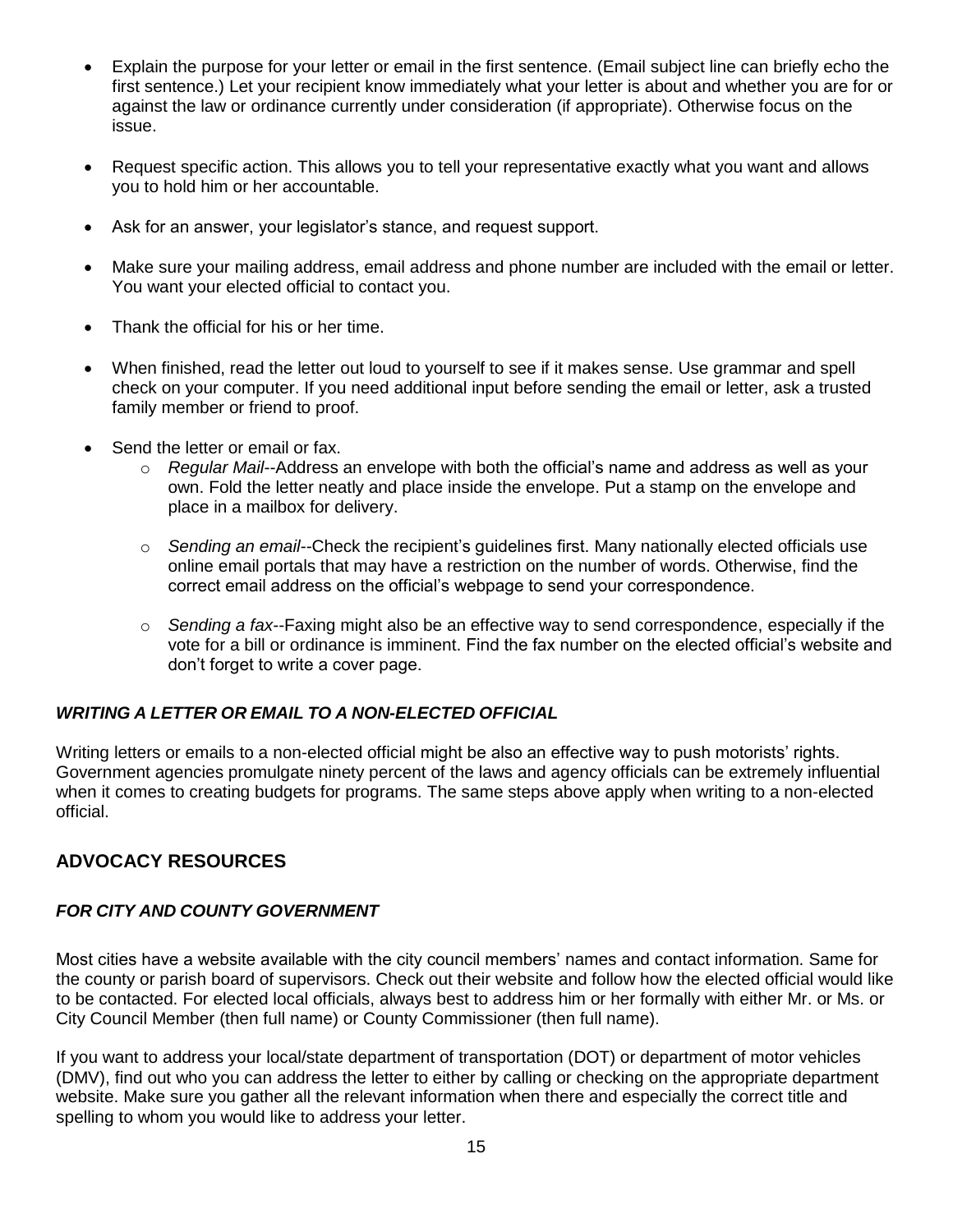## <span id="page-16-0"></span>*FOR STATE LEGISLATURES*

The NMA webpage [www.motorists.org/chapters](http://www.motorists.org/chapters) has a link to [www.OpenStates.org](http://www.openstates.org/) per state that will allow you to easily contact your house/assembly and state senate elected representatives and leadership. When you click [www.motorists.org/chapters,](http://www.motorists.org/chapters) click your state and choose the link for your state legislature and bill tracking on the right side of the page.

If you prefer instead to find your own state's legislative page, use the Appendix 1 in the back of this guidebook or google <state name> + legislature. Most have a fairly straightforward interface and you should easily find contact information as well as current bill information.

For a handy list of each state's governor, makeup of the senate and house/assembly by party and projected legislative session dates, go to [www.multistate.us](http://www.multistate.us/) and under the Resources tab, click on "(Current Year) Governors and Legislators." Also, in the Resources menu is "State Government Websites" which provides a list of hyperlinks for the legislature and government websites of each state.

If you are writing to non-elected official, check your state's governmental website for correct contact information. If you can't find the information on the state site or aren't sure to whom to address your correspondence, call the state office for clarification.

State legislative members, should be addressed as State Representative (the full name), State Assembly Member (the full name) or State Senator (the full name). Non-elected officials are generally addressed as Mr. or Ms. or Dr. with full name.

## <span id="page-16-1"></span>*FOR CONGRESS*

[www.openstates.org](http://www.openstates.org/) is again a great resource to find contact information for your elected national representatives and to track bills.

[www.govtrack.us](http://www.govtrack.us/) is also a great resource to find information on your elected officials and tracking bills that are important to you.

## <span id="page-16-2"></span>**WRITING AND POSTING ONLINE COMMENTS**

Currently, there are three ways to engage in online comments:

- Writing and posting comments to an online article or blog post.
- Writing and posting a question, an answer or comments to an online forum.
- Writing comments on a government survey asking for your views on a topic.

Writing and posting comments to an online article or blog post can be an effective way to advocate for motorists' rights as long as you do it in a professional manner. [\(See the NMA Code of Professionalism\)](file:///C:/Users/Comunications/Documents/NMA%20Code%20of%20Professionalism). We ask that if you say that you are an NMA member as part of your bio, please make sure that you are writing what the NMA actually stands for and write any comments in a civil tone.

When you read an article or a blog post, by all means post a comment that is:

- From your viewpoint
- Fact based
- And pertinent to the topic of the article or blog post

Besides expressing your viewpoint, your other goal should be to give information to others who know nothing about motorists' rights and the National Motorists Association. The NMA is only as strong as its membership and posting online is one great way to introduce the NMA to interested motorists.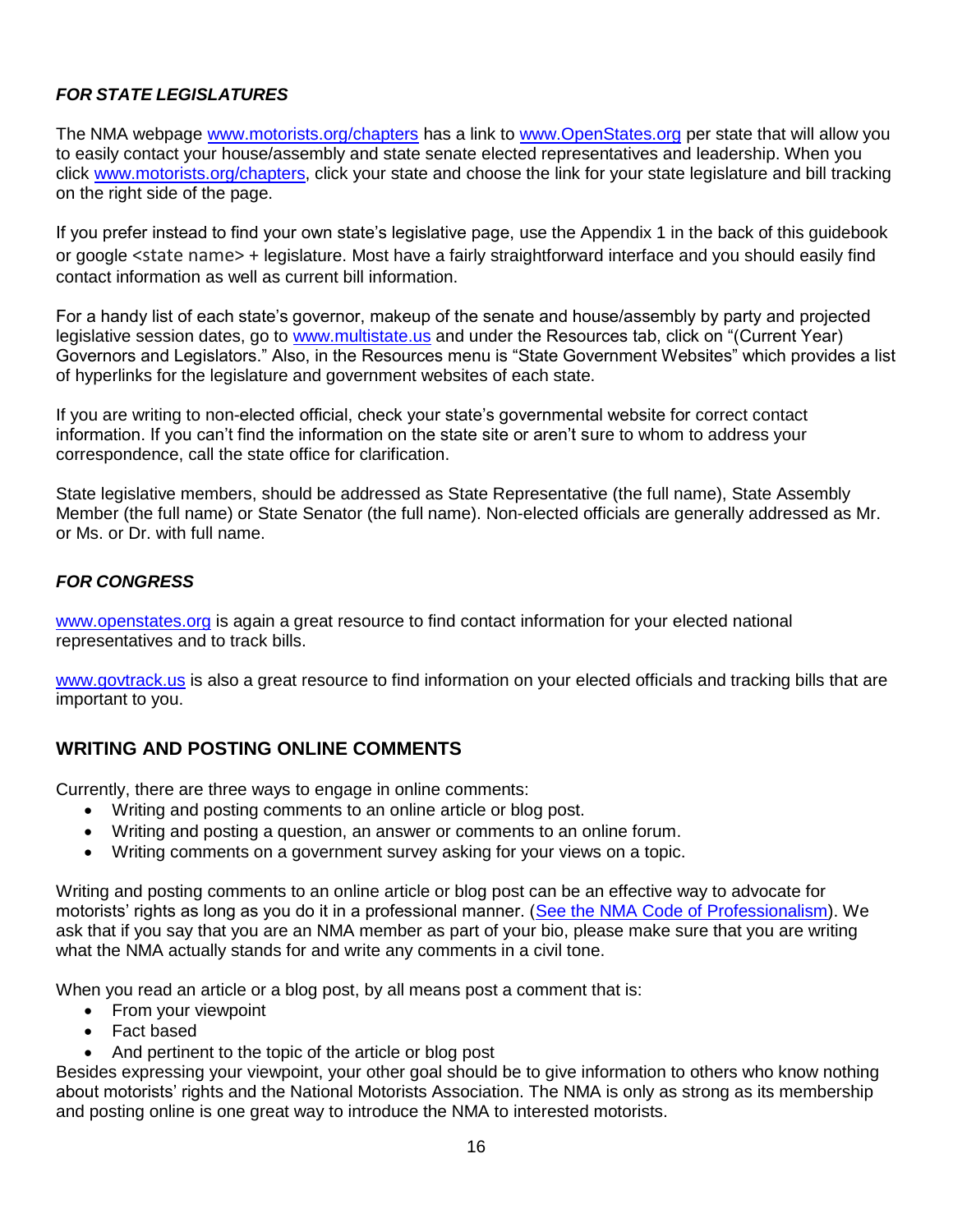Did you know that the NMA has its very own forum for members and the general public? We would like to encourage you to post comments, questions and answers on both the national and state page forums. Posting on the NMA forum is also a great way to advocate and help out other motorists by answering questions from your own experience. [Check out the NMA Forum here.](https://www.motorists.org/forums/)

The State and National Departments of Transportation (DOT) frequently ask for online feedback on various programs, projects and plans. Federal government agencies are frequently required to post proposed rules for public comments on the [www.regulations.gov](http://www.regulations.gov/) site prior to moving forward with those rules.

As with the DOT surveys, the NMA national staff will send out alerts to members with instructions on how to access the specific surveys and proposed rule dockets. If you find one related to motorist issues that the NMA has not yet sent out an alert, please notify us at [nma@motorists.org.](mailto:nma@motorists.org) Whenever you are asked to take one of these online surveys, please take the time to carefully read the information before participating.

# <span id="page-17-0"></span>**MAKING ADVOCACY PHONE CALLS**

Calling an elected official might be easier for you than writing a letter--especially if the vote for an important piece of legislation is imminent. With a little planning, a phone call can be an effective form of advocacy.

## <span id="page-17-1"></span>*CALLING CONGRESS*

Dial 202/224-3121 for the Capitol switchboard. The switchboard can direct you to both senators and your district representative. Once a switchboard operator answers, ask to be connected to whomever you are trying to reach. You may also use the [House phone list](http://clerk.house.gov/member_info/mcapdir.html) or the [Senate phone list](http://www.senate.gov/general/contact_information/senators_cfm.cfm) to find a direct line.

Once connected, a legislative assistant will likely answer the phone. Let the assistant know why you are calling and what issue you are calling about. Most often you will speak to a staff person who keeps track of how many people call and their positions on the various issues. Your call counts even if you do not speak directly to your senator or representative.

It is always best to call your own senator and representative, because they do want to hear from you someone who lives in their district.

The same rule applies when contacting your state senator or state representative or city council members.

For contact information of your state elected representatives, check out the [OpenStates Portal here.](http://openstates.org/) For city council or county board representatives, look online for the local government website to find contact information.

## <span id="page-17-2"></span>*HOW TO HAVE A PRODUCTIVE PHONE CALL WITH AN ELECTED OFFICIAL OR STAFFER*

Always let whomever you talk to know that you are a constituent. Be sure to give them your full name, city and state.

Be prepared. Write down what you want to say beforehand so that you don't forget anything.

Make sure you have the correct bill number and name of the bill or ordinance and state that information in your introduction.

Be sure to keep your call to one topic so that it is very clear where you stand on each issue.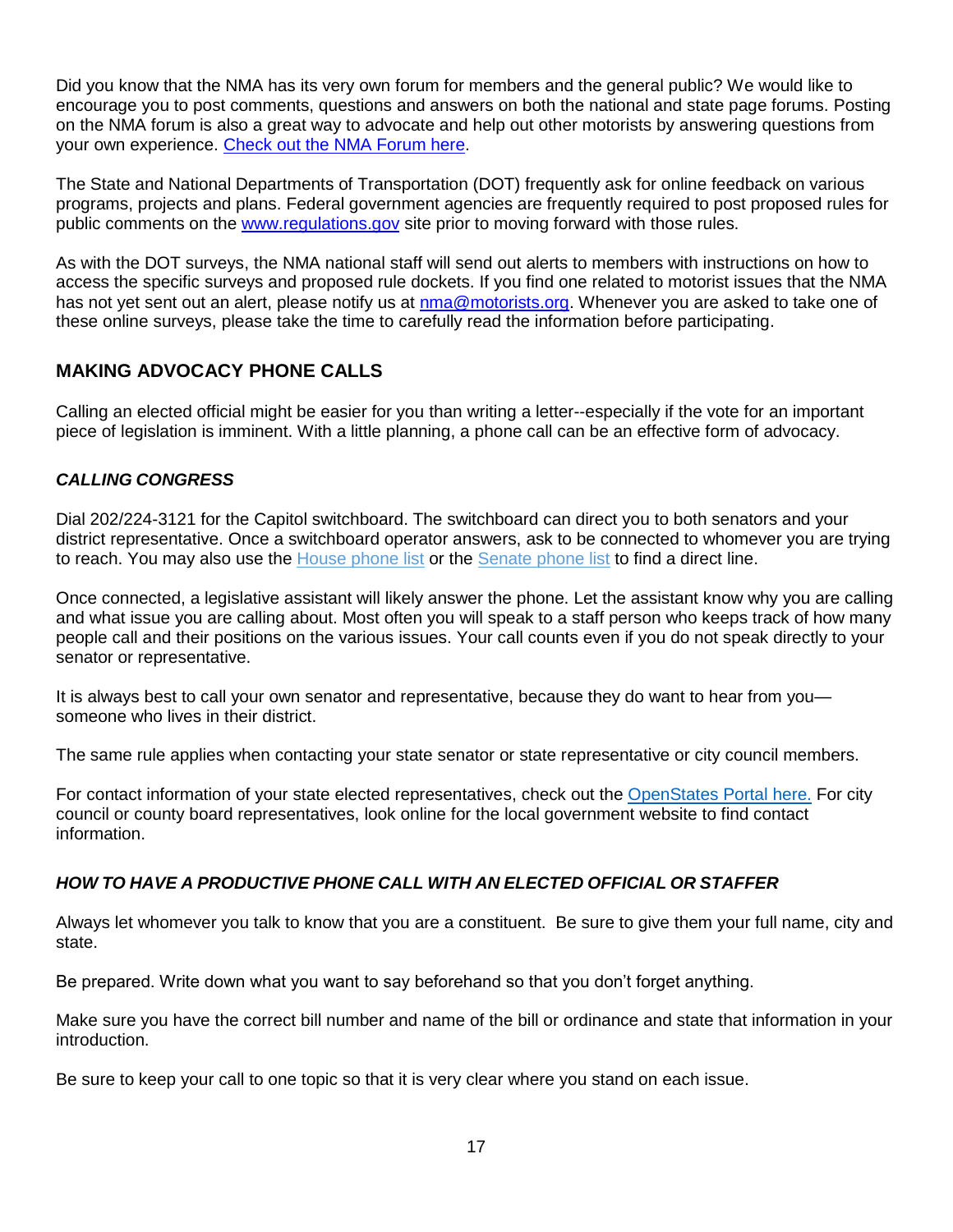State briefly why you support or oppose the bill or ordinance. Know your facts. Describe the issue that concerns you and state your opinion. Be brief. Keep your call short.

Also, don't miss the opportunity to make an important point when on the phone: share a personal experience about how the topic (bill/issue) at hand will affect your life (good or bad)—this often creates one of the most powerful calls an elected official or staff member will receive. Personal stories are what he or she will remember. Stay on point and focused when telling a story—rambling can turn a positive call into a negative one very quickly—but the "how this bill would affect my family and I or my business because…" perspective can be quite indelible.

Encourage the elected official to take action by supporting or opposing the bill or the ordinance at the upcoming vote.

Be timely. If the vote is imminent, only call the Washington office or if it is a state representative, the legislative office of the elected official.

If you are calling about an issue affecting your district or community but there is no vote imminent, call the local office of the elected representative. This is a great way for him or her to become aware of an issue.

Don't forget to thank the lawmaker/staffer for taking your call.

If you are calling about an issue that is currently not up for a vote, follow the same criteria as above, and in addition, ask if you can email or mail background information about the issue.

After sending, handle follow-up emails, letters and calls with the elected official as needed.

## <span id="page-18-0"></span>**WRITING SOCIAL MEDIA POSTS AND TWEETS**

If you want to use social media to promote driver's issues, feel free to follow and like the NMA's various social media streams. We encourage you to retweet and repost our information and certainly add some of your own. If you would like to follow and like us on our NMA social media outlets, please find the links in the Keeping UP with [Motorists' Rights News](file:///C:/Users/Comunications/Documents/Keeping%20Up%20With%20the%20News) on page 7.

#### <span id="page-18-1"></span>*GENERAL PRINCIPLES FOR USING SOCIAL MEDIA*

#### *Be Genuine—be yourself*

Let your personality show and try not to simply broadcast but speak as an individual to an individual. This approach helps you build credibility as a trusted source.

#### *Stay Focused*

Keep your message and the way you engage with followers consistent. You do not want to lose followers' trust and attention.

#### *Be Reliable with your Tweets, Posts and Pins*

Share quality content from trusted sources and avoid content from unreliable sources. Reliability means posting to your social media services regularly. Be reliable and consistent with meaningful content to help you establish credibility as an important source of information and ideas for your followers.

#### *Build the conversation—Get Social*

Share and comment on other people's or organizations' posts to start new conversations. The more you engage, the more your followers will understand your priorities are their priorities too.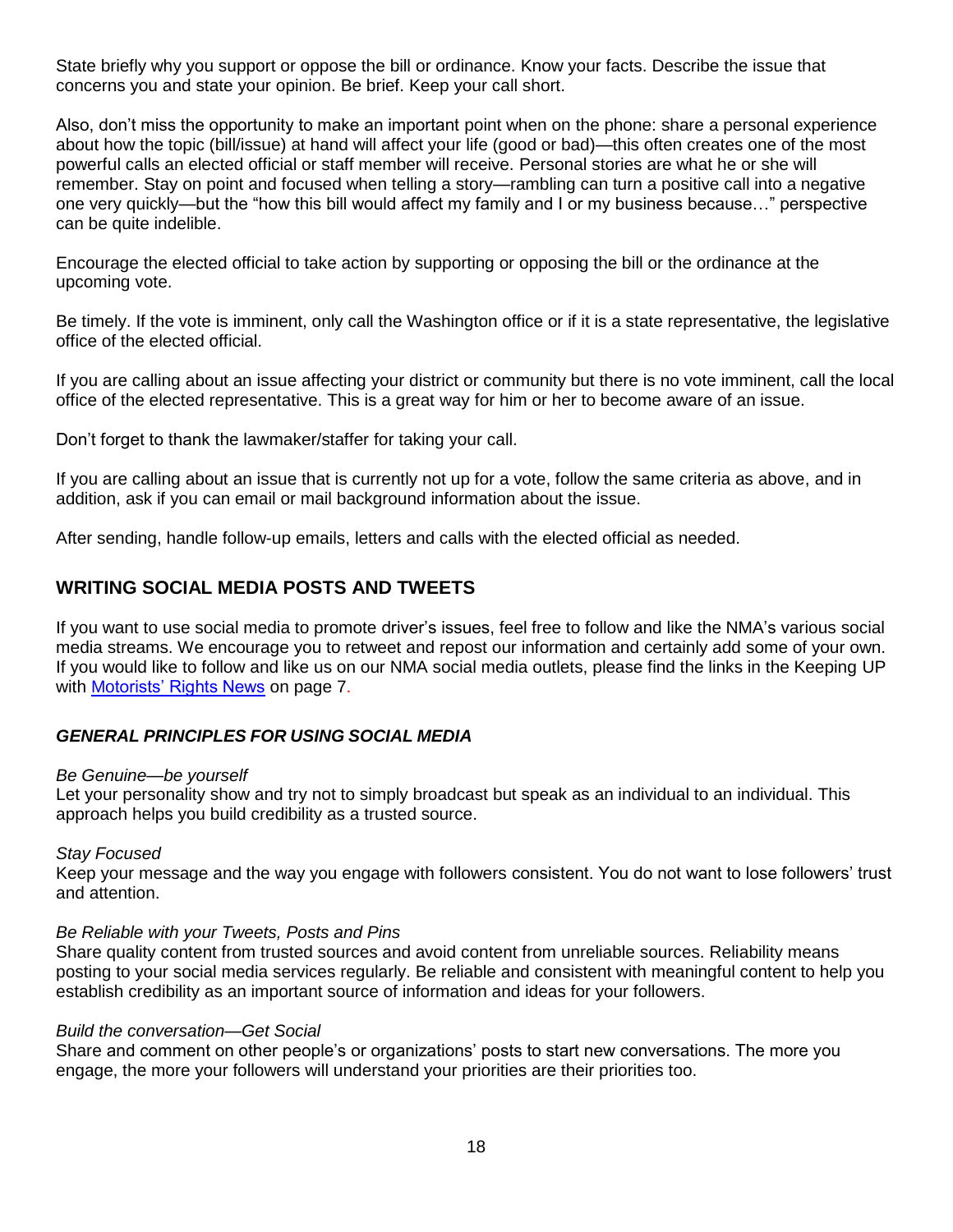## <span id="page-19-0"></span>*USING TWITTER TO BUILD THE CONVERSATION WITH ELECTED AND NON-ELECTED OFFICIALS*

Nearly every national politician and governor is on twitter, and many state and local elected officials are as well. Twitter is one of the best platforms to engage elected and non-elected officials. A recent study by the National Journal found that many members of Congress were likely to do their own posts on weekends even if they have a paid staffer who handles their social media the rest of the time. Here are the NMA's recommendations in using Twitter specifically for your own personal advocacy efforts:

- Follow the NMA @motorists so that you can retweet our information as much as you want.
- Follow your own elected representatives on a local, state and national level. Retweet their stuff and engage with them on NMA issues.
- If you really want to build influence, follow their chief of staff, their PAC, their advisors, their biggest fans and their biggest enemies. The most important thing with Twitter is to start the conversation.
- Don't forget to engage with Federal and state agencies and sub-agencies plus local non-elected officials. Many of these departments and leaders are active on Twitter because it's a channel to monitor public opinion on regulatory policy.
- Be consistent and build your credibility with an elected official and their influencers.
- Monitor local opposition groups (such as Streetsblog.org-local chapter) by using Twitter lists which can be found on your twitter dashboard. Click your Icon in the top right hand corner and find lists. Pretty explanatory after that.
- Monitor local reporters who report regularly on transportation topics by following them on Twitter.

Anti-car trolls though do like to bait motorist advocates into participating in social media slug fests. Twitter, especially, is notorious for these types of trolls and even if you respond by taking the high road, they will still come at you with a troll-like vengeance. Beware and don't take the bait. No one has to answer these trolls and the best thing you can do is mute them, report them and/or block them.

## <span id="page-19-1"></span>**WRITING OPINION PIECES FOR THE MEDIA**

Basically, there are two ways to write opinion pieces:

- A letter to the editor (could appear in print or online)
- An Op-ed or Opinion Piece (could appear in print, online or as part of community broadcast)

## <span id="page-19-2"></span>*A LETTER TO THE EDITOR—MAKE IT COUNT!*

Writing a great letter to the editor of your local or regional daily or weekly newspaper or online news source or to the news editor or station manager of your local television or radio station can make all the difference in the world. Motorist advocates will generally need to learn and not be afraid of writing two types of letters: one in support of an article or editorial or report and one in opposition. When writing a letter to the editor, news director, or station manager, here are some pointers to keep in mind:

 Be timely. Respond to something the magazine, newspaper, TV or radio station has published or presented quite recently.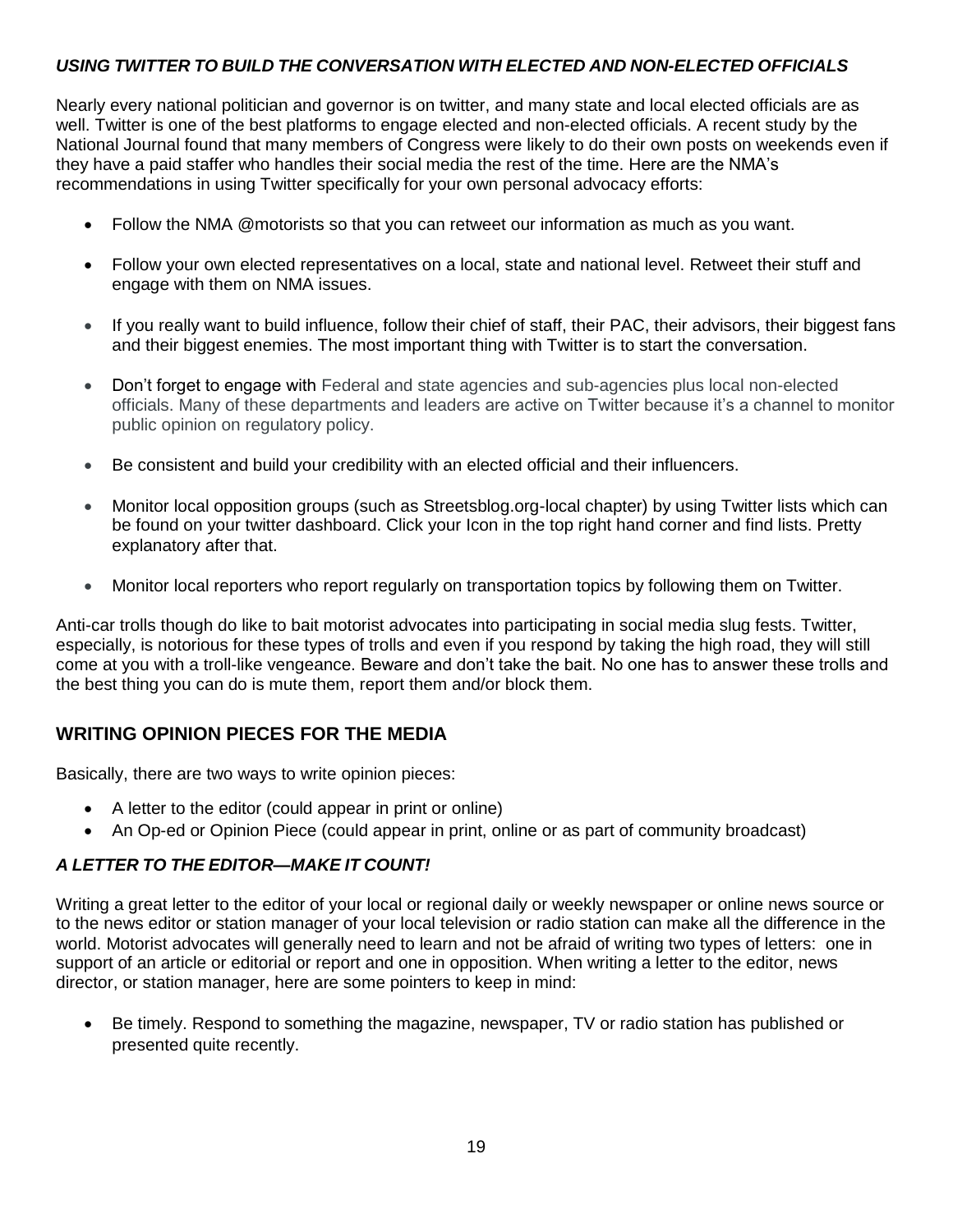- Follow the directions on how to submit a letter. Magazines and newspapers generally have this information either online or on their editorial page. TV and radio stations probably indicate a way to contact them on their website. If not give them a call.
- Keep your letter-to-the-editor short and sweet. Keep the letter to one main paragraph with 1 to 2 points in the first two sentences. The letter should be no more than 150 to 200 words. Write the letter in your own voice and with a one sentence call to action at the end.
- Share who you are and your expertise. Remember elected officials generally read the letters to the editors and watch or listen to the local news so make this count.
- If the letter is published or presented on air, it is important to then send the clipping or URL link to your elected officials and to the NMA at [nma@motorists.org.](mailto:nma@motorists.org)
- Always make sure your contact information is included with your letter. Name, address, daytime phone number and email address would be all that is needed.

# <span id="page-20-0"></span>*WRITING OPINION OR EDITORIAL (OP-ED) PIECES FOR A NEWSPAPER OR ONLINE MEDIA*

What if you would like to write an op-ed piece instead of a letter to the editor? There are generally three reasons why someone would want to write an op-ed or opinion piece:

- Perhaps there is something that has been bothering you and you want to let everyone else know about it by stating the problem and presenting some solutions.
- You are writing to respond in support or in opposition to another article, editorial or report that was previously published or presented.
- You submitted a letter-to-the-editor and the editor wants you to rewrite your letter into an opinion piece.

The difference between a letter-to-the-editor and an op-ed/opinion piece is the op-ed piece is longer and more essay-like. Here are some guidelines for writing op-ed and opinion pieces.

- Check guidelines for submission. Each publication is different and if you follow the guidelines closely, an advocate will have a much better chance of getting a piece printed.
- Timely and not too long. An op-ed or opinion piece should generally be between 500 and 800 words. To be sure, check the guidelines on the outlet's website.
- Make your op-ed or opinion piece about one key point only.
- In the first sentence, tell the reader why he or she should care, then explain the problem followed by solutions. If you are referencing another article or report that had previously been published or presented, use the URL link so that the reader can access the source.
- Write from your own perspective. Use your own voice.

## <span id="page-20-1"></span>*WRITING OPINION PIECES FOR BROADCAST*

Sometimes, a broadcast outlet asks for comments from the general public. If you are so compelled, volunteer an opinion. Writing for broadcast is quite a bit different than writing for printed or online content. For one thing, you have to voice the opinion piece on camera with a mic as in local television or behind a mic on the radio. This means that the piece needs to sound conversational and be easily read by you. Still think of the piece as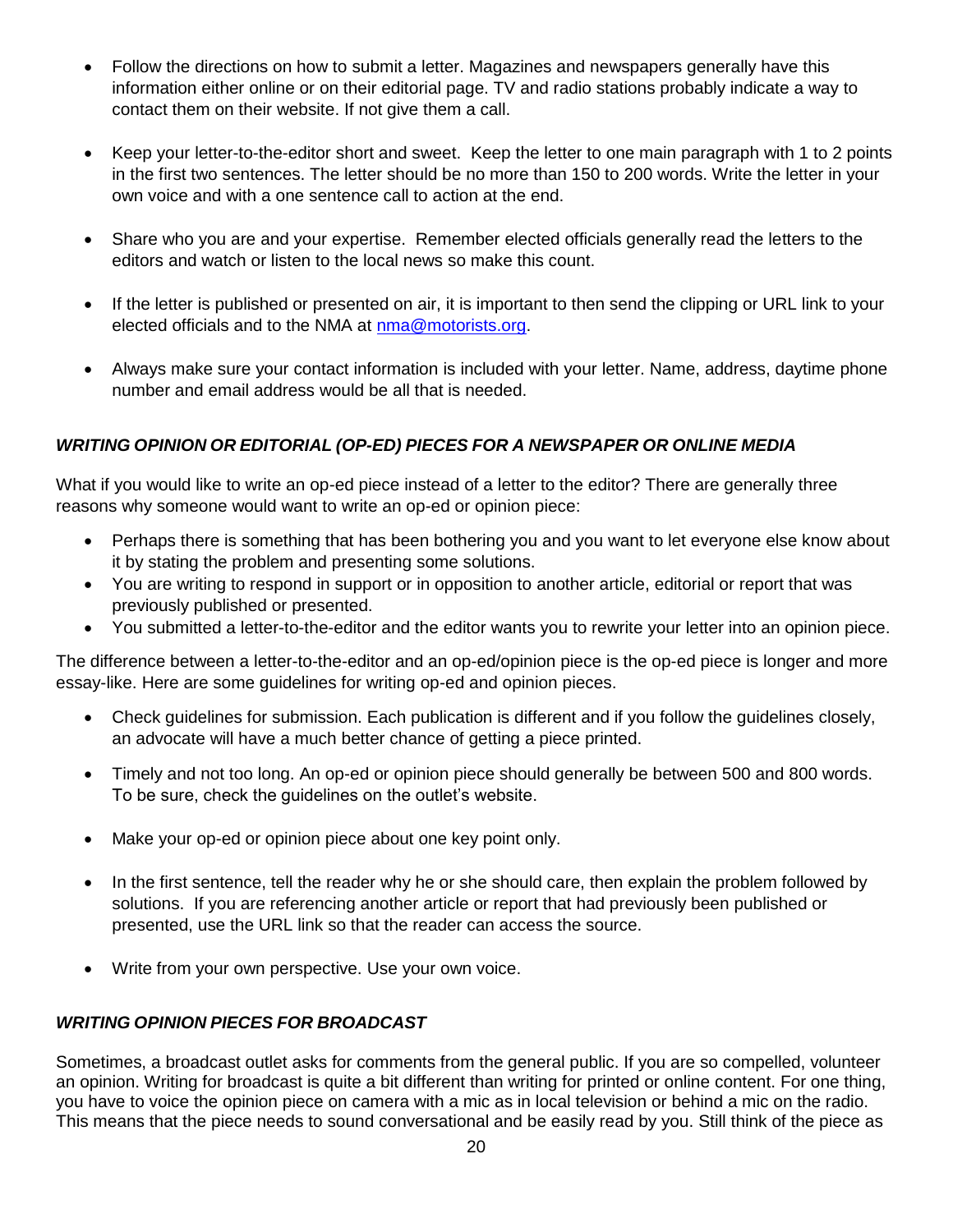an essay with the opening statement, one to three supporting reasons, and a summation with at least one concrete and actionable solution.

Also, keep in mind that there will be a strict time limit. In order to adhere to that time limit, you need to write, time yourself while you read it (generally a bit slower than you normally talk), rewrite, and time it again until you are within the time parameters.

On the day of recording, remember to wear something you feel comfortable in and look your professional best. For TV, they might put some powder on your face so you skin does not shine—let them. Probably best to memorize your piece since you have most likely never used a teleprompter. If you forget something, briefly look down at your text. Generally, the station personnel will videotape you before broadcast so you have the opportunity for more than one take.

If you don't memorize your piece, bring your final copy double spaced so that you can read it easily in front of the microphone. If you are nervous, practice your radio commentary by recording yourself.

Writing a broadcast opinion piece might be a great way to advocate in your community and gives you more credibility as a local motorists' rights media spokesperson.

Please don't forget to send the URL link of the piece to the National Motorists Association at [nma@motorists.org.](mailto:nma@motorists.org)

## <span id="page-21-0"></span>*WRITING AND PRODUCING A RADIO PUBLIC SERVICE ANNOUNCEMENT (PSA)*

If you have a sympathetic radio station, another avenue to advocate for motorists' rights would be to write a radio PSA for motorists' rights in general and encourage listeners to join the National Motorists Association. Not every radio station will do this but some might and this could be another effective way to advocate for motorists' rights.

After gaining acceptance from your local radio station, again following the strict time guidelines, write and rewrite the PSA, timing yourself by reading the copy, and revising as necessary. Make sure your copy is double spaced and easy for you to read in front of the microphone.

Please send your PSA copy to the NMA at [nma@motorists.org.](mailto:nma@motorists.org)

## <span id="page-21-1"></span>**ATTENDING A PUBLIC HEARING OR MEETING AND PREPARING COMMENTS**

Preparing to speak up at a public open meeting is another great way to advocate for motorists' rights. Local councils, boards and committees must balance all views, interests, and proposals as they determine the best course for serving the public. Generally, there are two opportunities to speak before a local city or town council, board or transportation commission, or committee:

- A vote to consider turning a proposal into an ordinance, rule or law.
- A public forum that outlines a plan or proposal under consideration.

Standing up to comment before a town council or a public forum might be a bit intimidating, but if you are prepared, your nervousness will be less. Here are some things to consider:

 If you hear that a certain proposal of interest might be voted on soon either by the city council, a county board of supervisors, or a local transportation committee, check out the website and locate the upcoming meeting agenda. Public comments will probably not be permitted on issues that are not on that particular meeting's agenda, unless the Chair announces that comments will be taken for other items. Meeting agendas can generally be found on the website or posted at city hall.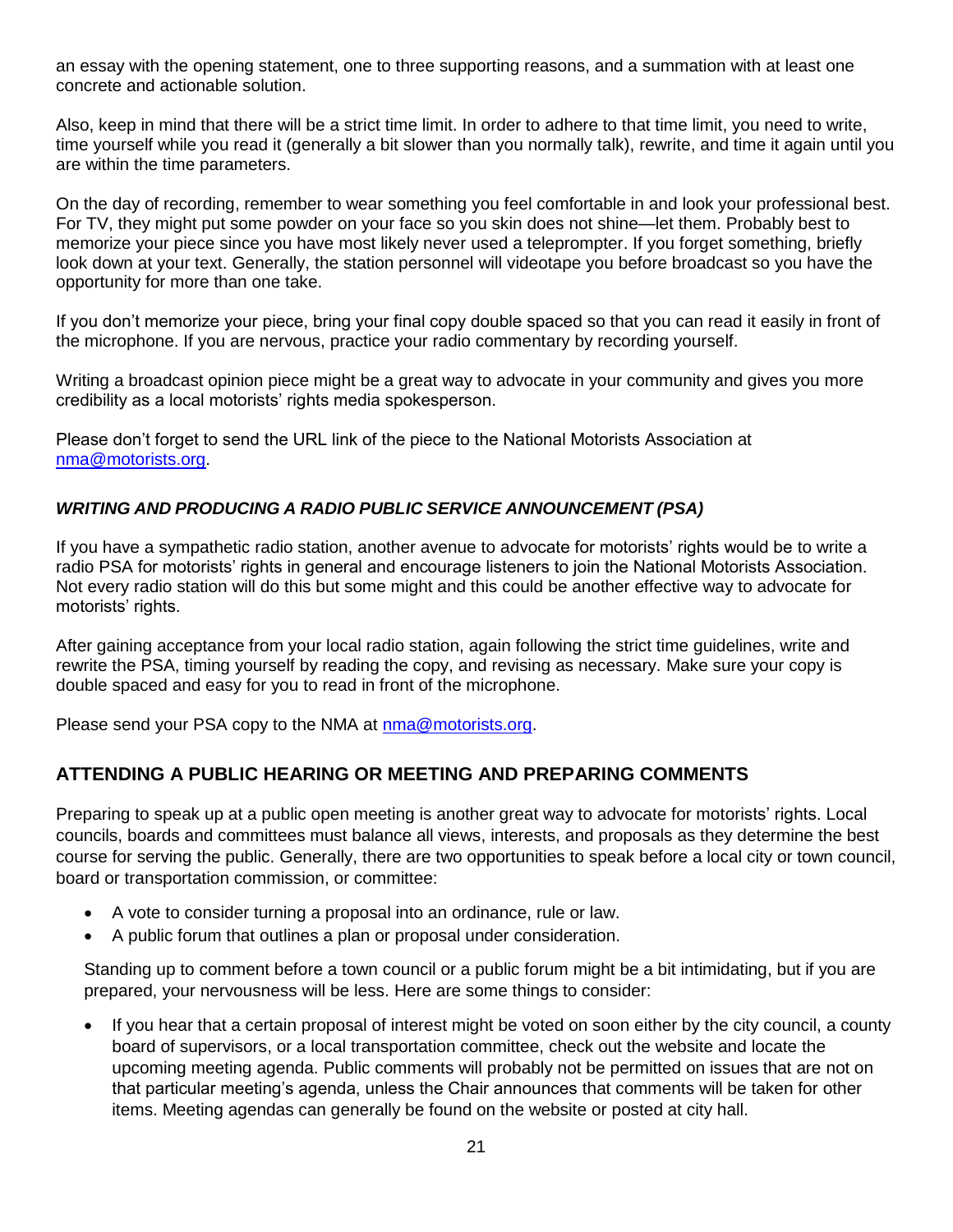- If you find an announcement for a public forum, find out information about the public forum and research to find and read the actual plan that they will propose before the forum so that it will be easier for you to prepare your comments.
- Research your topic, distill what you want to say and practice in front of a mirror if you need help with your nerves. Practicing allows you to become more confident and comfortable. Speaking into a recording device to accurately time your comments plus listen for ease of flow and content is also another way to help you prepare for the public meeting.
- If you want to make comments on an agenda item, you will generally need to arrive early to sign up to speak. This could be as simple as a sign-up sheet on a clipboard or a separate public comment sign-up sheet that needs to be fully completed and handed in to a certain place. Only people who sign up will be allowed to speak, and signing up to speak must be done before the meeting begins.
- Generally, you will be allowed two minutes to speak. At the end of the two minutes (or whatever time allowed), your microphone may be turned off so be prepared to speak less than more. The microphone might also be turned off if the speaker uses personal attacks or makes comments unrelated to what the speaker signed-up to speak about before the group.
- When your name is called by the chair, come to the podium, adjust your mic for your height, take a deep breath, and give your name and town (or neighborhood if a local meeting) that you live in for the record. Briefly thank the council or commission and then dive right into your point-of-view. Use your own experience as a touchstone and state one to three facts about your point(s). End strong and thank the council or commission again when finished. Two minutes will go by fast so don't waste a second.
- Remember the [NMA Code of Professionalism](file:///C:/Users/Comunications/Documents/NMA%20Code%20of%20Professionalism) when you speak before an elected council, board or committee. This might be the only time you can make an impression and as a motorists' rights advocate you want to be seen as someone who has credibility and can be counted on to be professional.
- Keep your comments to the issue that is before the council or committee. Remember your objective is to persuade the members of the council, board or committee to vote or decide in favor of your side of the issue. Due to time limitations, state the most important information first. Organize your comments so they're easily understood and close by stating your recommendations.
- <span id="page-22-0"></span> If the council, board or commissions will allow comments on non-agenda items and you have something you would like to say, be prepared with comments and especially a handout for the members (don't forget to put your name and area of town that you live in at the top of the handout). If the group will not allow spoken comments, prepare your handout anyway and submit as indicated. You also might consider emailing the group with your information and handout as well.

If you are not sure how to prepare your written comments, please find the section in the Lobbying Tool Kit called [Preparing a One-Page Brief](file:///C:/Users/Comunications/Documents/PREPARING%20A%20ONE-PAGE%20BRIEF) for Policymakers.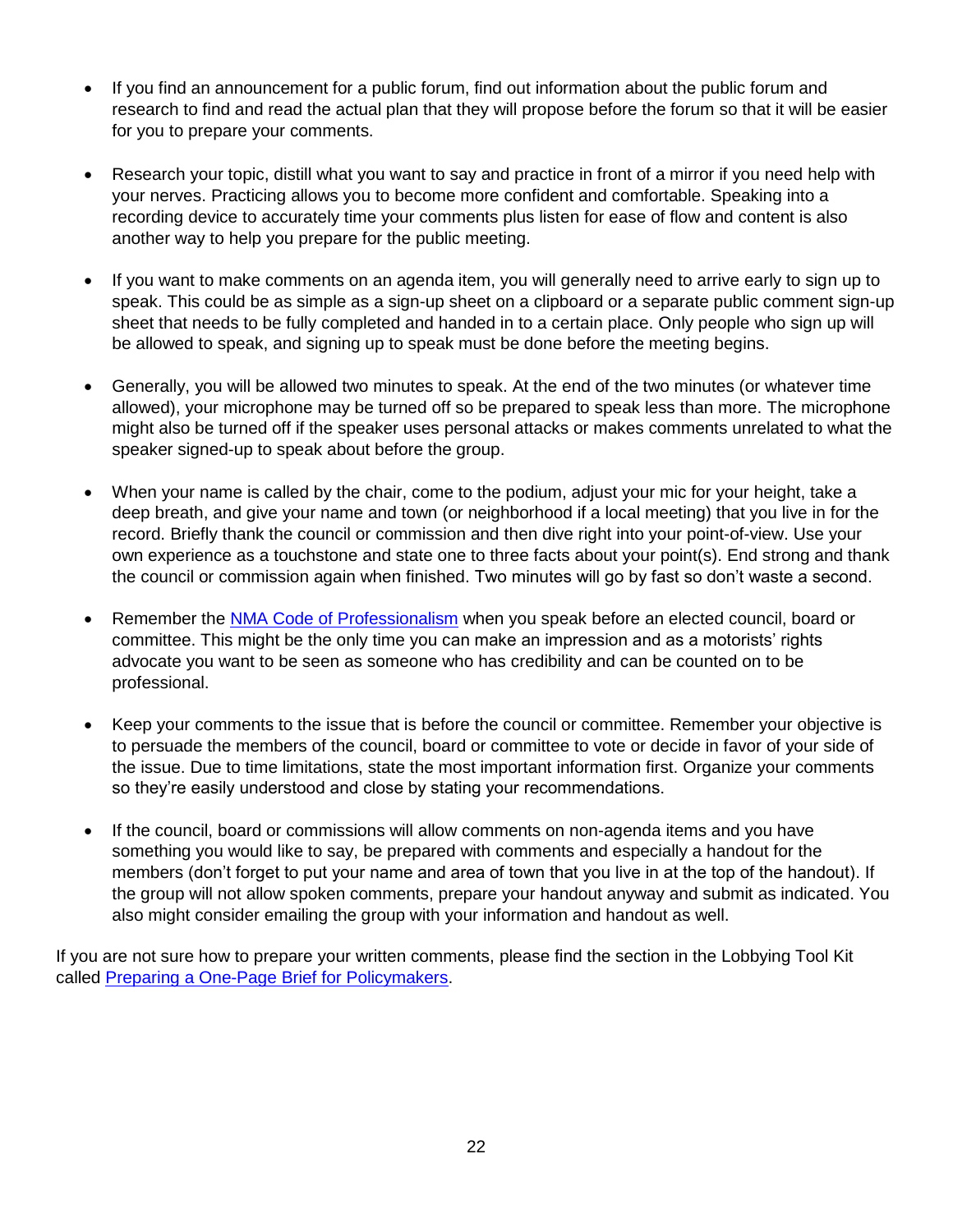# **WRITING AND GIVING PRESENTATIONS TO CIVIC GROUPS**

Much has been written elsewhere about the logistics and preparation of presenting to groups. The NMA encourages advocates to speak either informally or formally before civic groups that you belong to or that ask you to speak.

Informal remarks requires no actual graphical presentation but perhaps just a nod to a local issue, motorists' rights and the National Motorists Association. Most motorists are not even aware of the idea of motorists' rights and the NMA. Informal remarks will take less planning and allow you to pave the way for perhaps a more formal presentation in the future.

Formal presentations should involve graphical elements. Utilizing computer software to create slides to be used during your presentation would be important and if your meeting space does not have the capacity to show computer slides, think about going old school and utilize a paper flip chart with your graphical information.

When giving an informal or formal presentation, remember to bring it back to issues that affect the audience directly so that they understand the connections.

The NMA has made several public presentations on various issue in the past and if you would like some suggestions/tips for your presentation, please contact the national office at [www.motorists.org](http://www.motorists.org/) or 608/849-6000.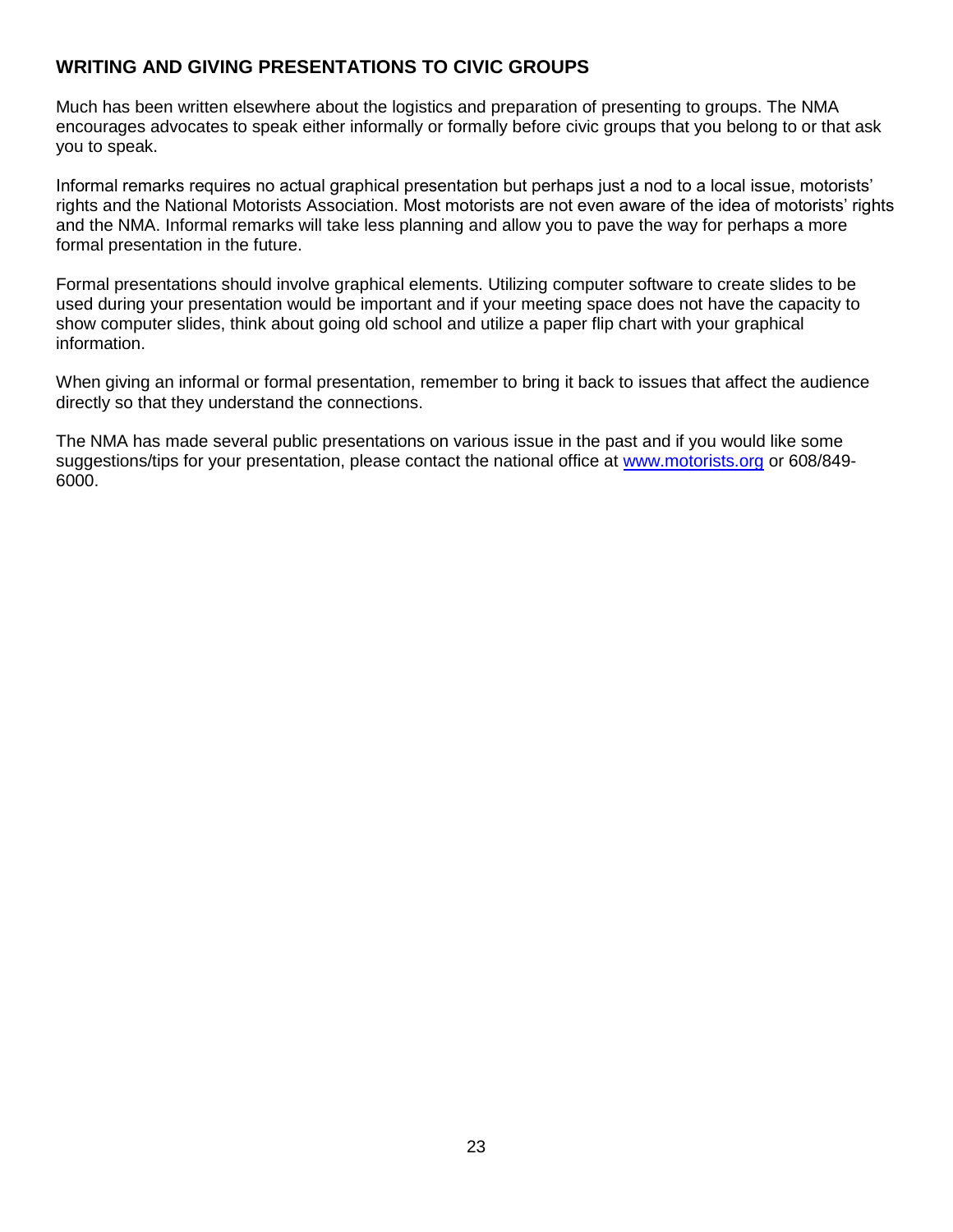# <span id="page-24-0"></span>**APPENDIX 1: STATE AND NATIONAL LEGISLATIVE CONTACT INFORMATION**

## <span id="page-24-1"></span>*STATE LEGISLATURE URL WEBSITE ADDRESSES*

[www.openstates.org](http://www.openstates.org/) is a great resource to find contact information on your elected state representatives and to track bills. If you would rather look up your state's legislature website, click below.

| Alabama: www.legislature.state.al.us             | Montana: www.leg.mt.gov                         |
|--------------------------------------------------|-------------------------------------------------|
| Alaska: www.legis.state.ak.us                    | Nebraska: www.nebraskalegislature.gov           |
| Arizona: www.azleg.gov                           | Nevada: www.leg.state.nv.us                     |
| Arkansas: www.arkleg.state.ar.us                 | New Hampshire: www.gencourt.state.nh.us         |
| California: http://leginfo.legislature.ca.gov/   | New Jersey: www.njleg.state.nj.us               |
| Colorado: http://leg.colorado.gov/               | New Mexico: www.nmlegis.gov                     |
| Connecticut: www.cga.ct.gov                      | New York: www.nysenate.gov                      |
|                                                  | www.assembly.state.ny.us                        |
| Delaware: www.legis.delaware.gov                 | North Carolina: www.ncleg.net                   |
| Florida: www.leg.state.fl.us                     | North Dakota: www.legis.nd.gov                  |
| Georgia: www.legis.ga.gov                        | Ohio: www.legislature.state.oh.us               |
| Hawaii: www.capitol.hawaii.gov                   | Oklahoma: www.oklegislature.gov                 |
| Idaho: www.legislature.idaho.gov                 | Oregon: www.oregonlegislature.gov/              |
| Illinois: www.ilga.gov                           | Pennsylvania: www.legis.state.pa.us             |
| Indiana: https://iga.in.gov/                     | Rhode Island: www.rilin.state.ri.us             |
| lowa: www.legis.iowa.gov                         | South Carolina: www.scstatehouse.gov            |
| Kansas: kslegislature.org/li/                    | South Dakota: www.legis.sd.gov                  |
| Kentucky: www.lrc.ky.gov                         | Tennessee: www.capitol.tn.gov                   |
| Louisiana: www.legis.la.gov/legis/home.aspx      | Texas: www.capitol.state.tx.us/                 |
| Maine: www.legislature.maine.gov                 | Utah www.le.utah.gov                            |
| Maryland: www.mgaleg.maryland.gov                | Vermont: http://legislature.vermont.gov/        |
| Massachusetts: www.malegislature.gov             | Virginia: http://virginiageneralassembly.gov/   |
| Michigan: www.legislature.mi.gov                 | Washington: www.leg.wa.gov                      |
| Minnesota: www.leg.state.mn.us                   | West Virginia: www.legis.state.wv.us            |
| Mississippi:                                     | Wisconsin: www.legis.wisconsin.gov              |
| http://www.legislature.ms.gov/Pages/default.aspx |                                                 |
| Missouri: www.moga.mo.gov                        | Wyoming:                                        |
|                                                  | http://legisweb.state.wy.us/LSOWEB/Default.aspx |

#### <span id="page-24-2"></span>*NATIONAL CONTACTS*

To reach by phone a member of the U.S. House of Representatives or the U.S. Senate, call the U.S. Capitol switchboard at 202/224-3121. You may also use the [House phone list](http://clerk.house.gov/member_info/mcapdir.html) or the [Senate phone list](http://www.senate.gov/general/contact_information/senators_cfm.cfm) to find a direct line.

Check out these two resources for additional contact information and bill tracking. [www.openstates.org](http://www.openstates.org/)

[www.govtrack.us](http://www.govtrack.us/)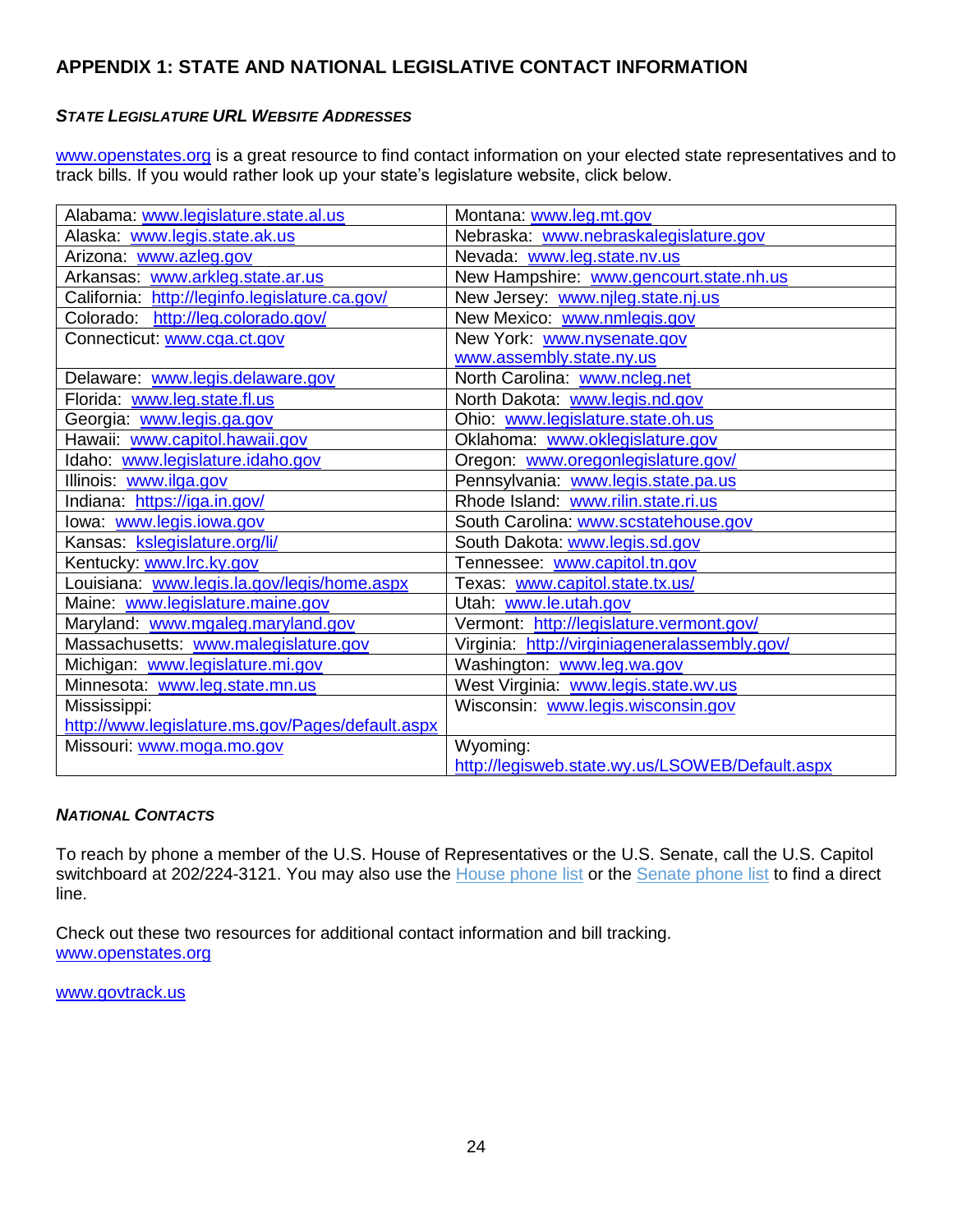## <span id="page-25-0"></span>**APPENDIX 2: WRITING SAMPLES OF EMAILS, LETTERS, AND COMMENTS TO ELECTED OFFICIALS AND THE MEDIA**

*This email to the Selma, Al city council was written by James C. Walker, NMA Foundation Board Member and Executive Director of the NMA Foundation in response to a newspaper article in September 2017.*

To the Honorable Selma Officials

I added the comment below to this article.

[http://www.selmatimesjournal.com/2017/09/11/city-considers-speeding-cameras-to-slow-lead-footed-drivers](http://www.selmatimesjournal.com/2017/09/11/city-considers-speeding-cameras-to-slow-lead-footed-drivers-down/)[down/](http://www.selmatimesjournal.com/2017/09/11/city-considers-speeding-cameras-to-slow-lead-footed-drivers-down/)

Selma should NOT go with Redflex, or any ticket cameras.

1) There are now five guilty pleas or verdicts in federal Redflex-related cases for fraud, bribery or extortion. I believe no one should do business with a company with that felonious history.

2) If cameras are used, under no circumstances can the payment to the company be based on a percentage or per-ticket basis because that virtually guarantees the company will use every means possible to unfairly maximize ticket numbers. Many places make such payments illegal and require fixed per-month lease payments that do not depend in any way on ticket numbers.

3) Officials should know the cameras are expensive at \$3,000 to \$5,000 per month per camera when leased. This means they can produce profits above their own high costs ONLY when used in places that the traffic safety engineering parameters like under-posted speed limits and too-short yellow light intervals are set lesssafely to produce more tickets and more revenue that comes mostly from safe drivers who endangered no one.

In short, ticket cameras are money grab rackets that should be illegal in every state, as they are in some already. Residents need to pack EVERY public meeting to politely but clearly say NO to ticket cameras in Selma. You will be robbed by them.

James C. Walker, National Motorists Association

#### *Here is another sample of a letter written to Solana Beach, CA city council members about the city's their redlight camera program.*

To the Honorable Solana Beach Officials,

I believe you should terminate the Redflex Photo Light Enforcement Program and remove the cameras for several reasons.

1) The program does serious economic damage to the businesses in Solana Beach, their existing and potential employees, and ultimately to your tax base. Per the Federal Reserve, money circulates about six times a year. About \$350 per ticket goes to Arizona, Australia and Sacramento to produce about 6 x \$350 = \$2,100 of total sales of goods and services (turnover) in a year. Almost none of that turnover can occur in the Solana Beach economic area because most of that money is gone forever. If about 3,000 citations are paid in a year, this means about 3,000 x \$2,100 = \$6,300,000 of sales of goods and services will occur in Arizona, Australia, and wherever Sacramento spends their portion of each ticket's revenue.

Obviously, not all of that turnover would occur in the Solana Beach area, but some significant portion would and the program prevents that turnover from having a chance to happen in your economic community because the money is gone.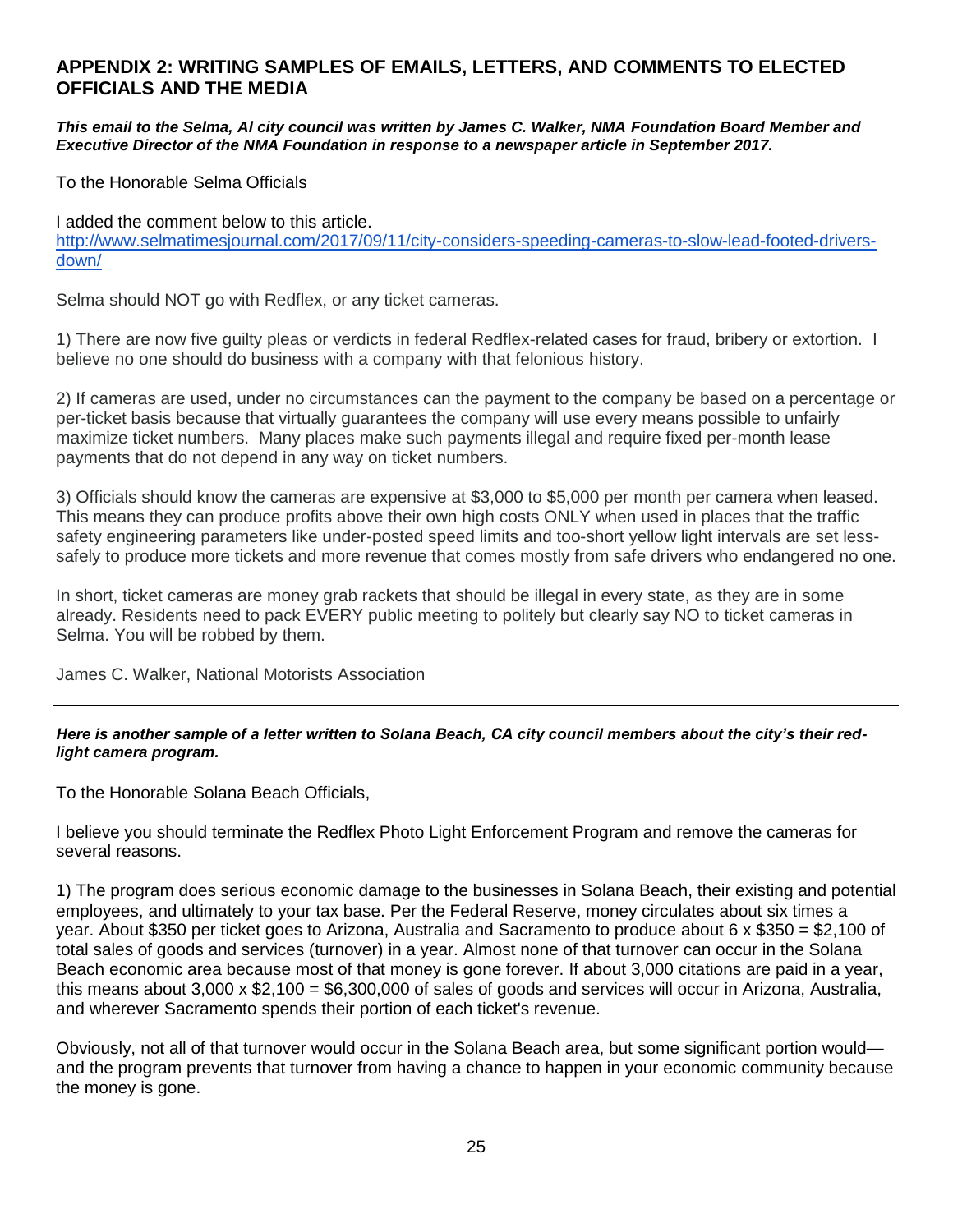2) These 79 California cities were reported to have dropped red light cameras, or prohibited them before any were installed. Anaheim, Baldwin Park, Bell Gardens, Belmont, Berkeley, Burlingame, Cerritos, City of Orange, Compton, Corona, Costa Mesa, Cupertino, Davis, El Cajon, El Monte, Emeryville, Escondido, Fairfield, Fresno, Fullerton, Gardena, Glendale, Grand Terrace, Hayward, Highland, Indian Wells, Inglewood, Irvine, Laguna Niguel, Laguna Woods, Lancaster, Loma Linda, Long Beach, City of Los Angeles, Los Angeles County, Lynwood, Manteca, Marysville, Maywood, Modesto, Montclair, Moreno Valley, Murrieta, Napa, Newport Beach, Oakland, Oceanside, Orange County, Paramount, Pasadena, Poway, Rancho Cucamonga, Redlands, Redwood City, Riverside, Rocklin, Roseville, San Bernardino, San Carlos, San Diego, San Juan Capistrano, San Rafael, Santa Ana, Santa Clarita, Santa Fe Springs, Santa Maria, Santa Rosa, South Gate, South San Francisco, Stockton, Union City, Upland, Victorville, Vista, Walnut, Westminster, Whittier, Yuba City, Yucaipa.

Only 31 California communities are continuing red light camera programs, in a state that once had over 100 programs.

I believe that Solana Beach would be wise to become #80 in the list of California communities that ended or banned red light camera programs.

I urge the city to end the Redflex red light camera program.

Respectfully submitted,

James C. Walker Life Member, National Motorists Association Board Member and Executive Director, National Motorists Association Foundation

#### *Arkansas Member Tom Beckett wrote this Letter to the Editor which appeared in the Arkansas Democrat and Gazette in July 2017.*

Dear Editor,

It is unfortunate that Jeff Sessions is directing law enforcement to increase civil forfeiture (Article, page 4A, July 18). I believe for Sessions, who is sworn to uphold the Constitution, to advocate a practice that is directly in violation of the taking clause of the Fifth Amendment, is a travesty, and an insult to the American people.

Almost 90% of the people whose assets are taken are never charged with a crime, let alone convicted, yet their property is taken from them without any hearing. It's reported the Feds take more property than is lost in all burglaries in the United States, thus are bigger thieves than the actual thieves.

This is not about drug enforcement, it's about raising revenue, most often on the backs of innocent people who cannot afford to lose their assets, and cannot afford to mount a challenge to get their property returned, since the legal costs of doing so in many cases exceed the value of the property confiscated.

No one wants to see criminals profit from their ill-gotten gains. But if assets are to be taken, it needs to be only after a criminal conviction, where due process has taken place. Otherwise, this already unconstitutional practice should be banned outright.

Tom Beckett Siloam Springs Ark.

#### *A letter to the editor that appeared in several Pennsylvania newspapers written by member James Sikorski.*

The [recent story by Rick Lee](http://www.ydr.com/story/news/2017/08/31/automatic-speed-enforcement-cameras-proposed-penndot-highway-work-zones/621594001/) did not tell the full story about speed cameras. Hold onto your wallets!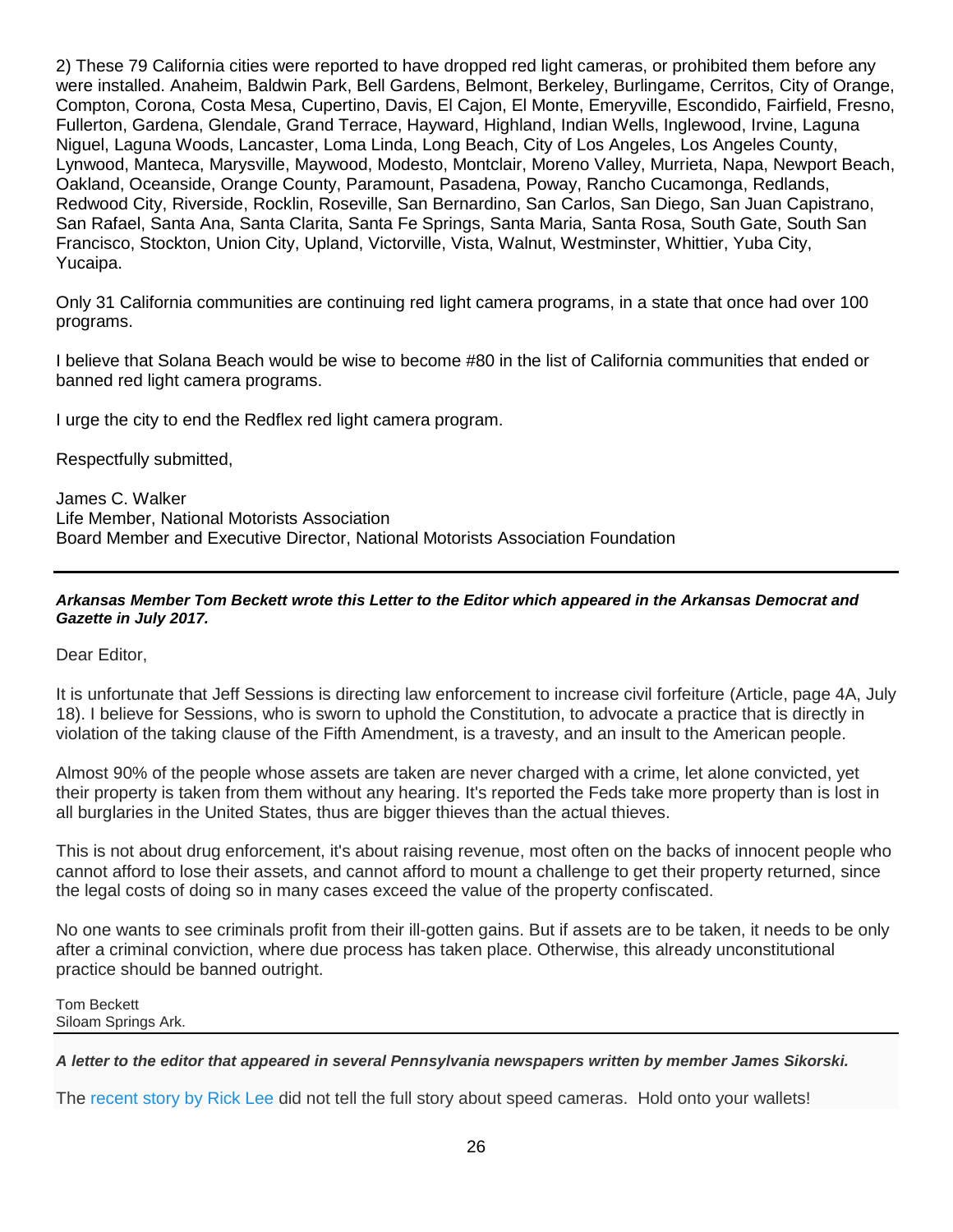Magically, speed cameras came up when it is time to do the state budget. The state may authorize speed cameras in order to fund police and grants. So this always was only about the money! These bills are SB 172 and HB 1748, while a Philadelphia-limited bill is HB 1187. There is the need to set up the engineering and enforcement so that safe drivers violate the rules and get tickets. Notice how these devices do not stop violations. Some studies show camera areas have more crashes.

#### **More:** [Speeders beware: More radar enforcement may be on the way](http://www.ydr.com/story/news/2017/04/13/speeders-beware-more-radar-enforcement-may-way/100417566/)

Simply setting 85th percentile speed limits, doing night work, posting the zipper-merge technique, keeping two lanes open, removing conflicting signs, and not putting stop signs on acceleration ramps would alleviate many problems.

A Minnesota study showed no benefit to speed cameras in work zones, while a UK study showed deaths increasing. The Maryland Drivers Alliance has an entire section on speed camera errors. An Ohio judge even called the cameras three-card monte.

You will lose if you appeal a camera ticket, and you have no rights.

The state has a pattern here of pursuing red-light cameras, speed cameras, stop-arm cameras, municipal radar, etc.

In general, maximum safety on roads occurs when we have speed limits posted to the 85th percentile, longer yellow traffic lights, and stop signs only where needed.

Please contact your state representative, state senator and the governor to oppose the above in Pennsylvania, and demand best-practice engineering. Tickets should only be issued by real police and be just points, no fines or surcharges.

*James Sikorski Jr. Pa. advocate National Motorists Association*

#### *Comments written for a Pennsylvania DOT Annual Survey in 2016 by member Tom McCarey.*

Every speed limit in Pennsylvania is posted between 8 and 16 miles too slow, per FHWA study, making it easy to set up speed traps, all for revenue not for safety. PennDOT repeats the anti-safety propaganda handed out by NHTSA and promotes automated for-profit traffic enforcement that makes the highways more dangerous in order to benefit the special interests who profit from same and for the irresponsible and unending government wasting/spending by the Legislature and PennDOT. The Transportation Committees in the House and Senate are ignorant of the most basic highway safety/engineering principles, and continue to feed their campaign-contributing benefactors in the automated enforcement industry by introducing anti-safety legislation like SB 840 et al.

Do us a favor and promote real highway safety, for a change.

Sincerely,

Tom McCarey/Member-National Motorists Association

*Member Stephen Donaldson left online comments for an article on red-light cameras in his state of Florida.*  <https://www.news4jax.com/news/house-could-speed-toward-red-light-camera-repeal>

Ban the Cams!

Red-light cameras (RLCs) are NOT a "safety" device.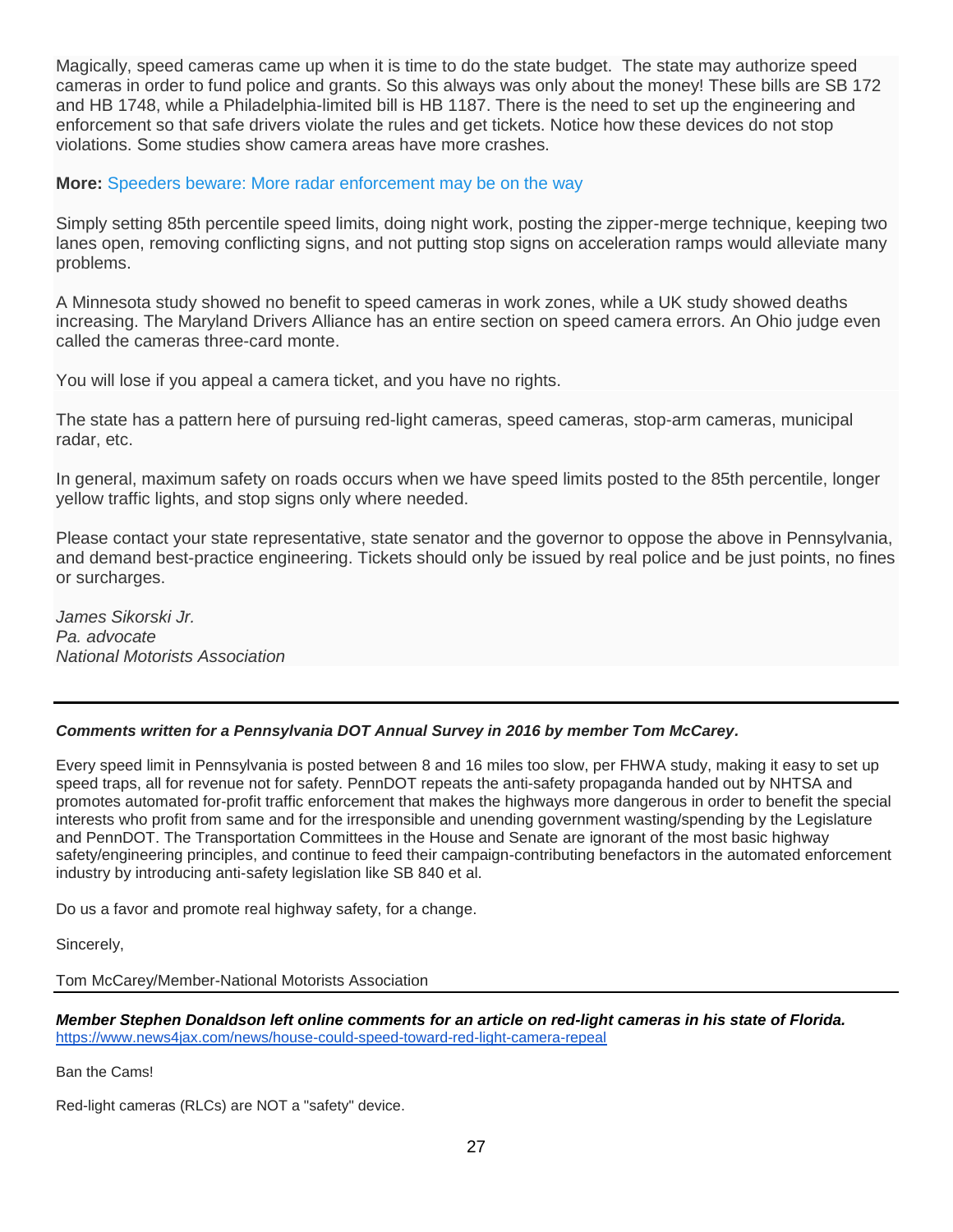They do not stop dangerous drivers, only mail bills weeks later.

So Drunks, and other dangerous drivers can continue on and hurt others.

#### ONLY PULLING OVER SOMEONE IS SAFETY!

It is dishonest to call RLCs "safety" devices no matter how much cities and vendors claim.

Red-light crashes by nature are typically 5 seconds into red. And have themes like DUI, car theft, and distracted driving. These will NOT be "stopped" by a RLC.

Most Red-light violations (and this TV station can ask the cities on that, if the cities will even comply with the FOIA) are:

1. Right turn on reds. 2. Split second after light turned red.

Red-light cameras NEED to be banned.

Or at least let the voters have a say (something the vendors don't want usually).

<span id="page-28-0"></span>[www.motorists.org](http://www.motorists.org/) Ban the Cams on Facebook Camerafraud on Facebook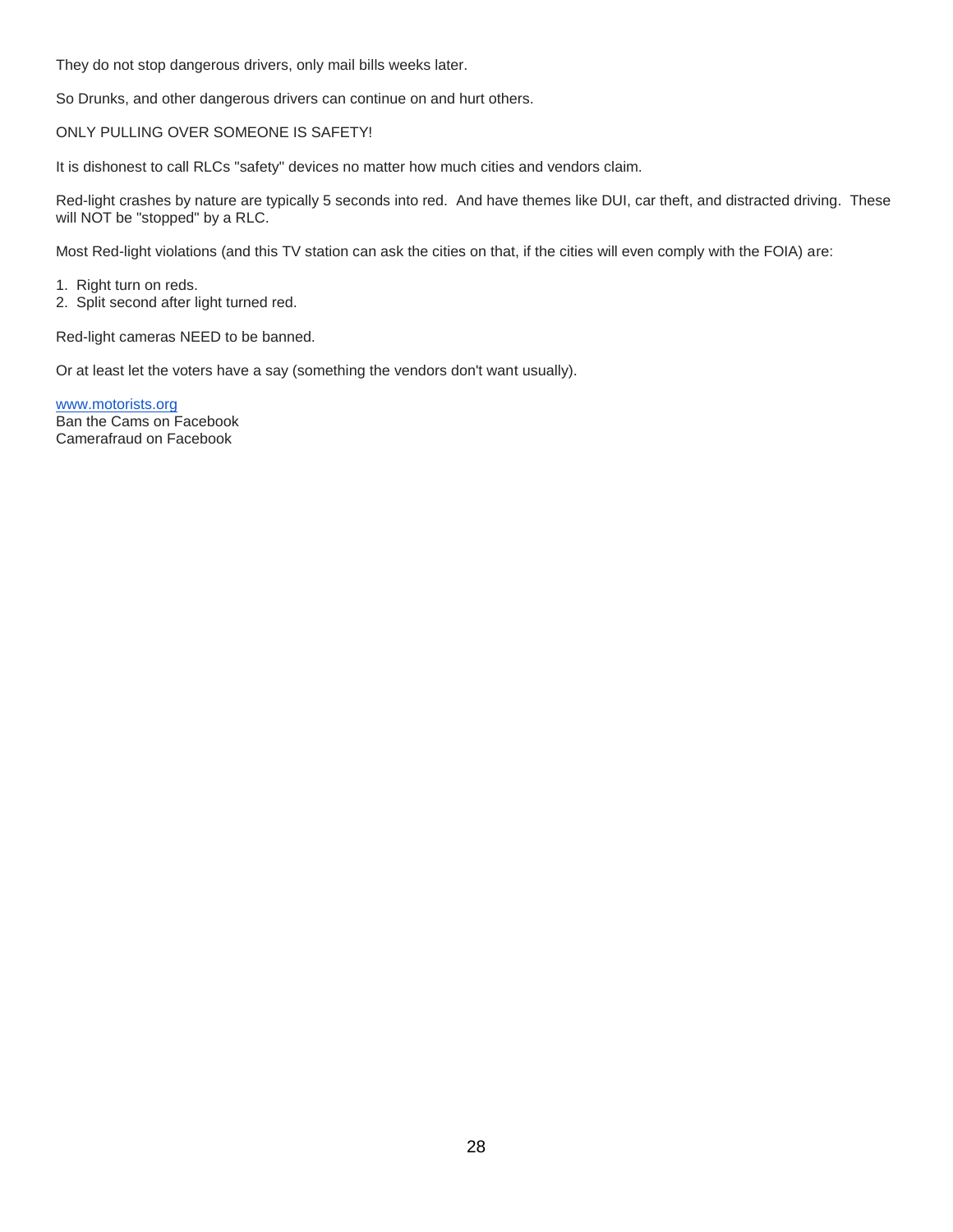# **APPENDIX 3: GLOSSARY OF LEGISLATIVE TERMS**

| Act                        | Legislation that have been passed, signed by the President or Governor and have become laws.                                                                                                                                                                                                                                |
|----------------------------|-----------------------------------------------------------------------------------------------------------------------------------------------------------------------------------------------------------------------------------------------------------------------------------------------------------------------------|
| Amendment                  | A change in a bill or ordinance that adds, subtracts or omits portions of it.                                                                                                                                                                                                                                               |
| <b>Appropriations Bill</b> | Legislation that provides funds for authorized programs.                                                                                                                                                                                                                                                                    |
| Authorization Bill         | Legislation that establishes a program and sets funding limits.                                                                                                                                                                                                                                                             |
| Bill                       | Legislation that is introduced by an elected legislative official.                                                                                                                                                                                                                                                          |
| By Request:                | Phrase used when a member introduces a bill at the request of an executive agency or private<br>organization but does not necessarily.                                                                                                                                                                                      |
| Calendar                   | List and schedule of bills to be considered by a committee.                                                                                                                                                                                                                                                                 |
| Caucus                     | Meeting of members of a political party to determine policy and choose leaders.                                                                                                                                                                                                                                             |
| Chamber                    | The U.S. Congress and all states except for Nebraska has two different legislative bodies. The<br>smaller is called the Senate and the larger body is called the House, Assembly or Court. Also, is<br>the place where the legislative body conducts business.                                                              |
| Clean Bill                 | A bill which has been revised in mark-up. Amendments are assembled with unchanged language<br>and the bill is referred to the floor with a new bill number.                                                                                                                                                                 |
| <b>Closed Hearings</b>     | Also called Executive Hearings. Only members, staff and witnesses testifying may attend.                                                                                                                                                                                                                                    |
| Co-Sponsor                 | Member who signs on to sponsor legislation but is not the principal sponsor nor the one who<br>introduced the legislation.                                                                                                                                                                                                  |
| Committee                  | A group of members assigned to give special consideration of certain bills. There are standing<br>committees, joint committees and special committees.                                                                                                                                                                      |
| <b>Companion Bills</b>     | Identical bills introduced separately in both chambers.                                                                                                                                                                                                                                                                     |
| Concurrent<br>Resolution   | Legislative action used to express the position of either chamber. Does not have force of law.                                                                                                                                                                                                                              |
| Conference<br>Committee    | Meeting between the two chambers to resolve differences when two versions of a similar bill have<br>been passed by both chambers.                                                                                                                                                                                           |
| <b>Final Passage</b>       | Adoption of a bill after all amendments have been voted on.                                                                                                                                                                                                                                                                 |
| <b>Fiscal Year</b>         | Accounting year. For the Federal Government, the fiscal year (FY) is October 1-September 30.<br>For state governments, all state except for four go from July 1 - June 30. Alabama and Michigan's<br>FY go from October 1 - September 30. New York goes from April 1-March 31 and Texas goes<br>from September 1-August 31. |
| <b>General Consent</b>     | A unanimous silent vote. If no objection, the issue or bill is resolved without a formal vote.                                                                                                                                                                                                                              |
| Hearing                    | Committee sessions for hearing witnesses.                                                                                                                                                                                                                                                                                   |
| Joint Committee            | Committee composed of members from both chambers.                                                                                                                                                                                                                                                                           |